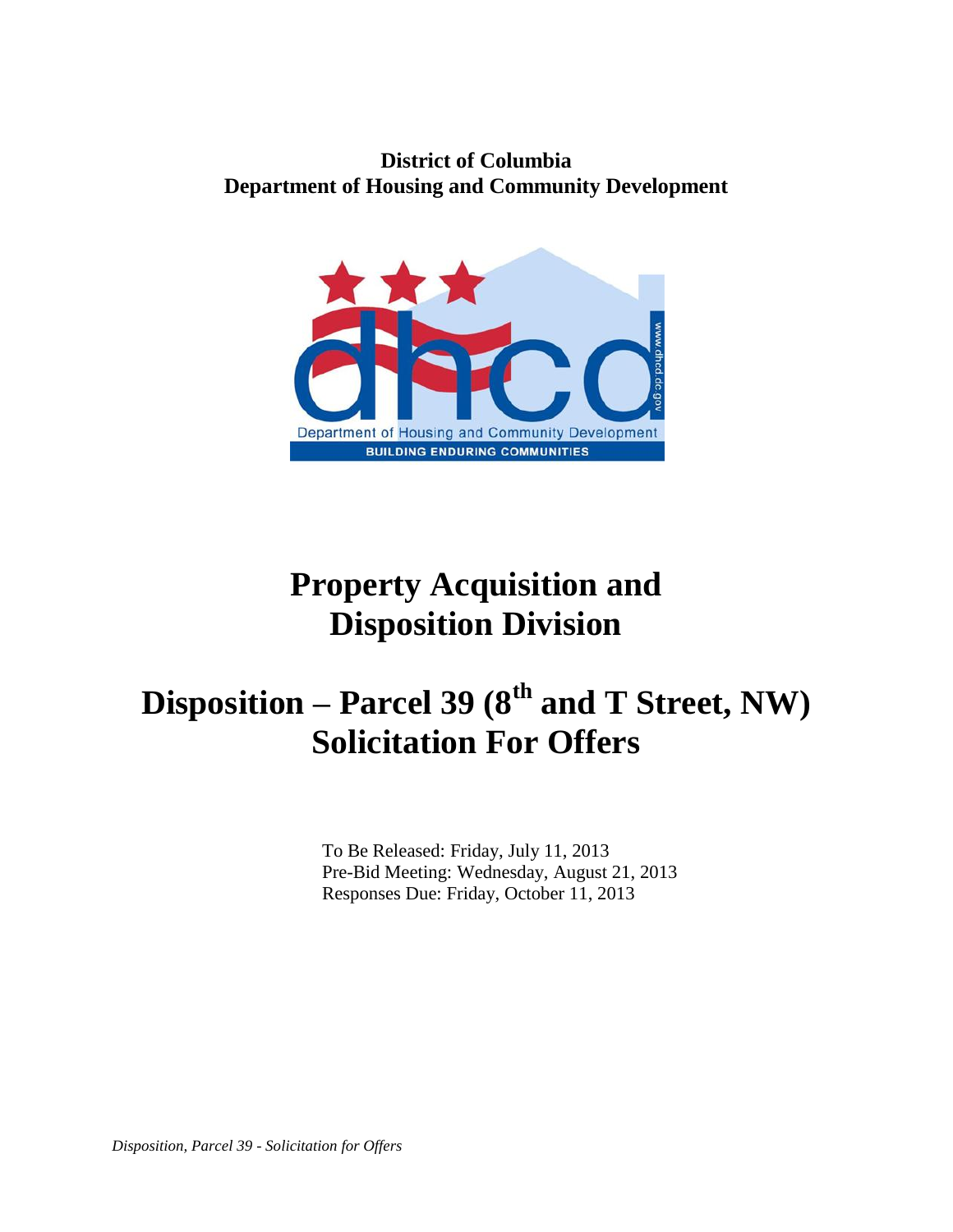

#### **SOLICITATION ORGANIZATION**

#### **1 Introduction**

Purpose of Solicitation for Offers Development Opportunity Stakeholder Concerns and Requirements

#### **2 Property and Neighborhood Information**

Property Characteristics Ownership and Property Conditions Zoning

#### **3 Selection Criteria**

Development Plan Requirements Affordability Requirement Pricing Proposal Requirement Community Benefits Executive Summary

#### **4 Submission Requirements and Selection Process**

Developer Submissions Submission Requirements Selection Process and Evaluation Team Project Review Selection Process Timetable Pre-offer Conference, Questions and Further Information Award

#### **5 Reservation of Rights and Miscellaneous Provisions**

District Reservations Notice of Modifications Changes in Developer Information Ownership and Use of Offer Restricted Communications Non-Binding Confidentiality Non-Liability Other Limiting Conditions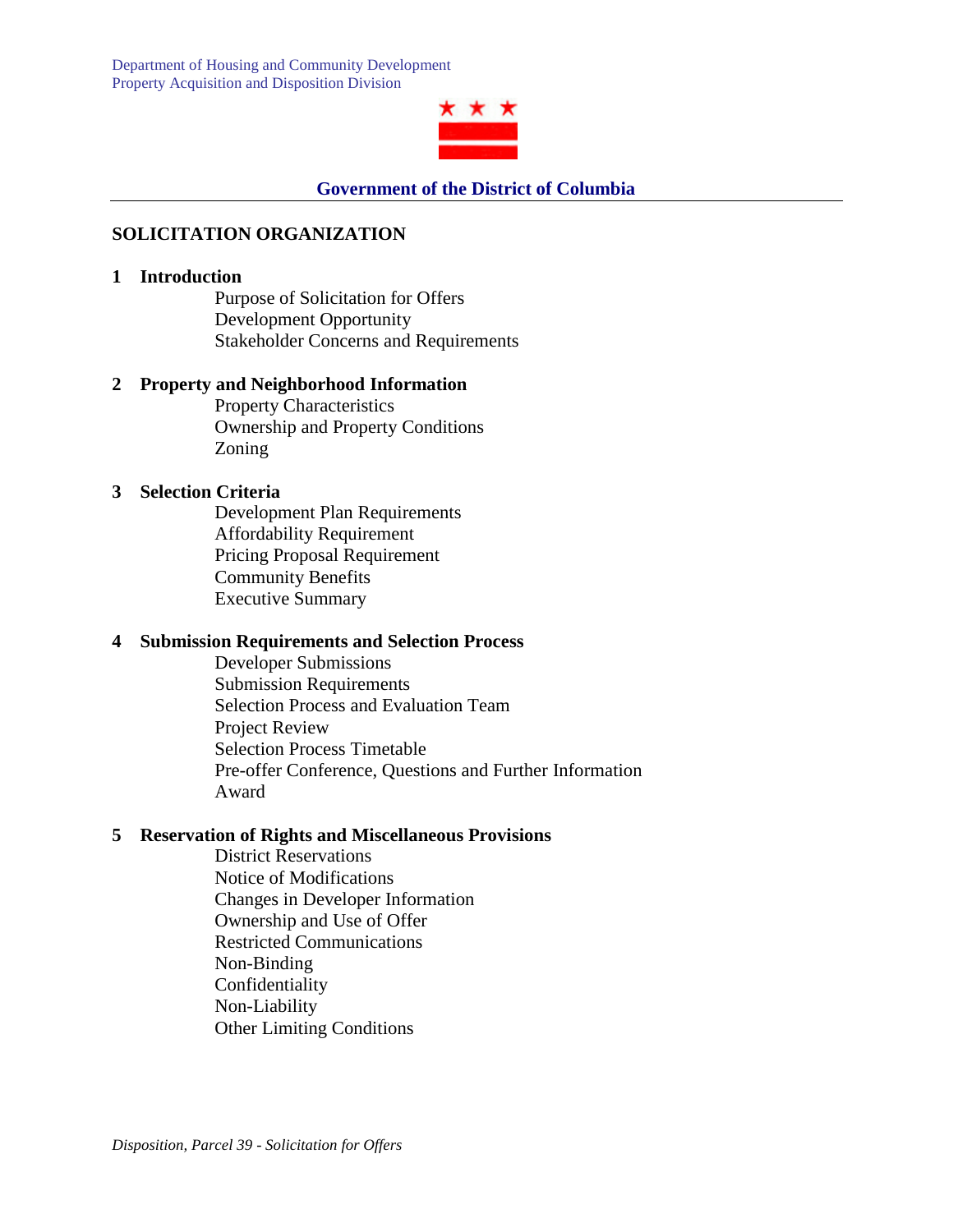

#### **Government of the District of Columbia**

# **Exhibits**

- Exhibit A Property Disposition Agreement with form exhibits
- Exhibit B PADD Residential Design and Performance Standards
- Exhibit C Sample Certified Business Enterprise Utilization and Participation Agreement
- Exhibit D First Source Employment Agreement
- Exhibit  $E -$  Right of Entry Agreement
- Exhibit  $F -$  Developer's Kit with forms
- Exhibit G Images  $&$  Maps of the Development sites
- Exhibit H Inclusionary Zoning Maximum Rent and Purchase Price Schedule
- Exhibit I Green Building FAQs and overview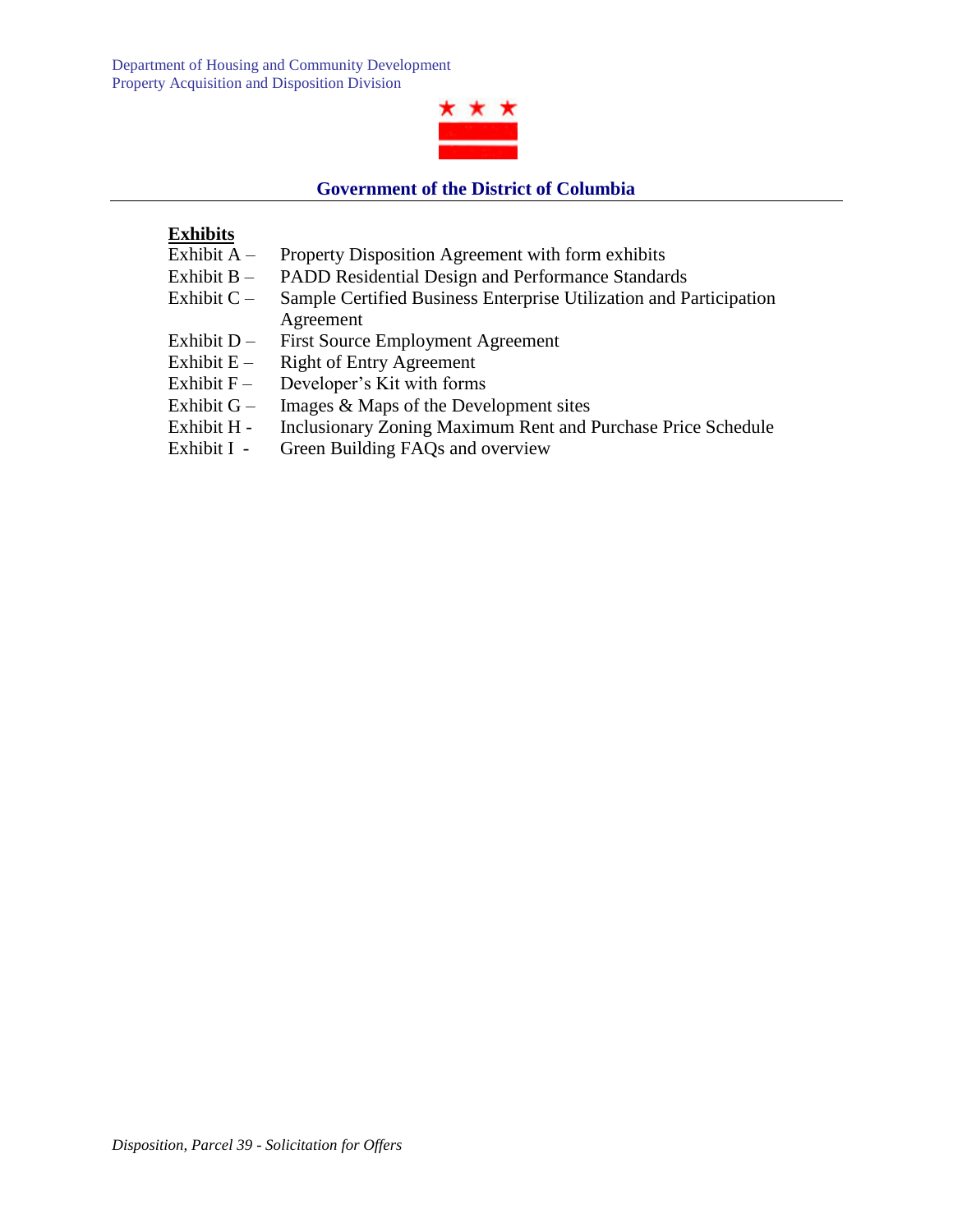

#### **1 Introduction**

#### 1.1 Purpose of Solicitation for Offers

The Property Acquisition and Disposition Division ("**PADD**") of the Department of Housing and Community Development ("**DHCD**") acquires and disposes of vacant and abandoned property. PADD has three main functions:

- Encourage property owners to rehabilitate and/or occupy their vacant residential property;
- Acquire vacant, abandoned and deteriorated properties through negotiated friendly sale, eminent domain, donation or tax sale foreclosure when owners are unwilling or unable to maintain their properties; and
- Dispose of properties in the PADD inventory by selling the properties to individuals or developers to be rehabilitated into high quality affordable and market-rate single-family and/or multifamily housing in District of Columbia ("**District**") neighborhoods.

Pursuant to Mayor's Order 2007-209, dated September 27, 2007, the Mayor of the District of Columbia delegated his authority under the Abatement and Condemnation of Nuisance Properties Omnibus Amendment Act of 2000, as amended, the Vacant and Abandoned Properties Community Development and Disapproval of Disposition of Certain Scattered Vacant and Abandoned Properties Act of 2002, as amended, the Homestead Preservation Act of 1986 and certain portions of the Tax Clarity Act of 2000, as amended to DHCD for the purpose of addressing blight, crime and neighborhood instability caused by vacant, abandoned and deteriorated properties in the District by allowing DHCD to acquire and dispose of such properties for redevelopment.

For this Solicitation for Offers, PADD seeks to develop the following vacant lot 0060 in Square 0394, located at the intersection of 8<sup>th</sup> Street and T Street, NW. DHCD anticipates that the redevelopment of this property will have a positive impact and continue the revitalization efforts that have begun in Shaw Neighborhood.

#### 1.2 Development Opportunity

In this Solicitation for Offers (the "**Solicitation**"), PADD, under the authority of D.C. Official Code § 42-3171.03 (2009) (the "**Code**"), intends to dispose of certain property and seeks to develop the above mentioned parcel (a "**Development Site**"). PADD shall award the Development Site to a developer for the purpose of planning, financing, building and operating a project at the above site. (the "**Project**"). The mix of uses shall include mixed-income housing. Offerors are encouraged to design creative development programs that address the stated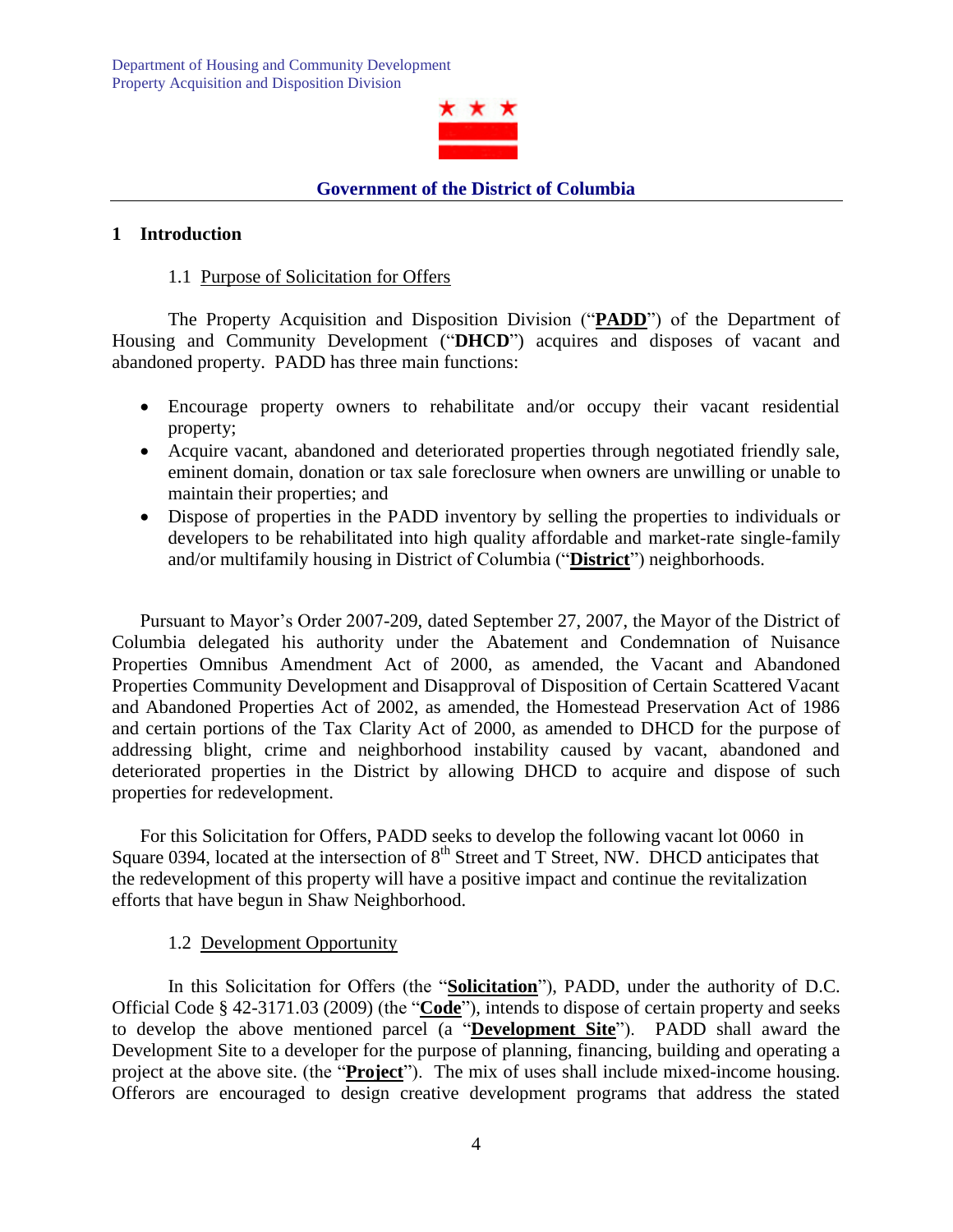

preferences of the District and the community stakeholders. PADD is pleased to issue this Solicitation and invites developers to respond to this Solicitation with project proposals (an "**Offer**").

PADD will evaluate all Offers according to the following selection criteria:

- Development Plan
- Affordability Component (if applicable)
- Pricing Proposal
- Community Benefits
- Executive Summary

Developers will be expected to participate in a transparent and collaborative process involving the District, PADD, and community stakeholders. Offers submitted in response to this Solicitation shall comply with the requirements set forth in Sections 4 and 5.

This disposition meets the Community Development Block Grant (CDBG) national objective of benefiting low and moderate-income persons.

#### 1.3 Agency Goals

Based on prior experience, PADD has identified the following development standards and goals that contribute to successful projects. This list is not intended to be a substitute for the above selection criteria, but merely a guide for developers as they prepare their Offers. Successful proposals will incorporate the following:

- Mixed-income development;
- Vocational training, job creation for District residents, and opportunities for Certified Business Enterprises ("CBEs");
- Excellent workmanlike construction, quality design and architecture that complements the existing architecture of the neighborhood;
- Adequate financing from pre-development of the project through final completion;
- Family style affordable dwelling units (2 or more bedrooms) which allow families to grow in place;
- A commitment to long-term or permanent affordability;\*
- The residential rental, mixed income component should maximize affordability beyond the District's Inclusionary Zoning requirements, provide a mixture of unit types and sizes across multiple AMI levels, and should be comparable to the market rate units in the proposal. Respondents will be given additional points or preference for maximizing affordability across multiple income levels. All affordable rent payments collected by the future property owner from the tenants or third parties on behalf of tenants may not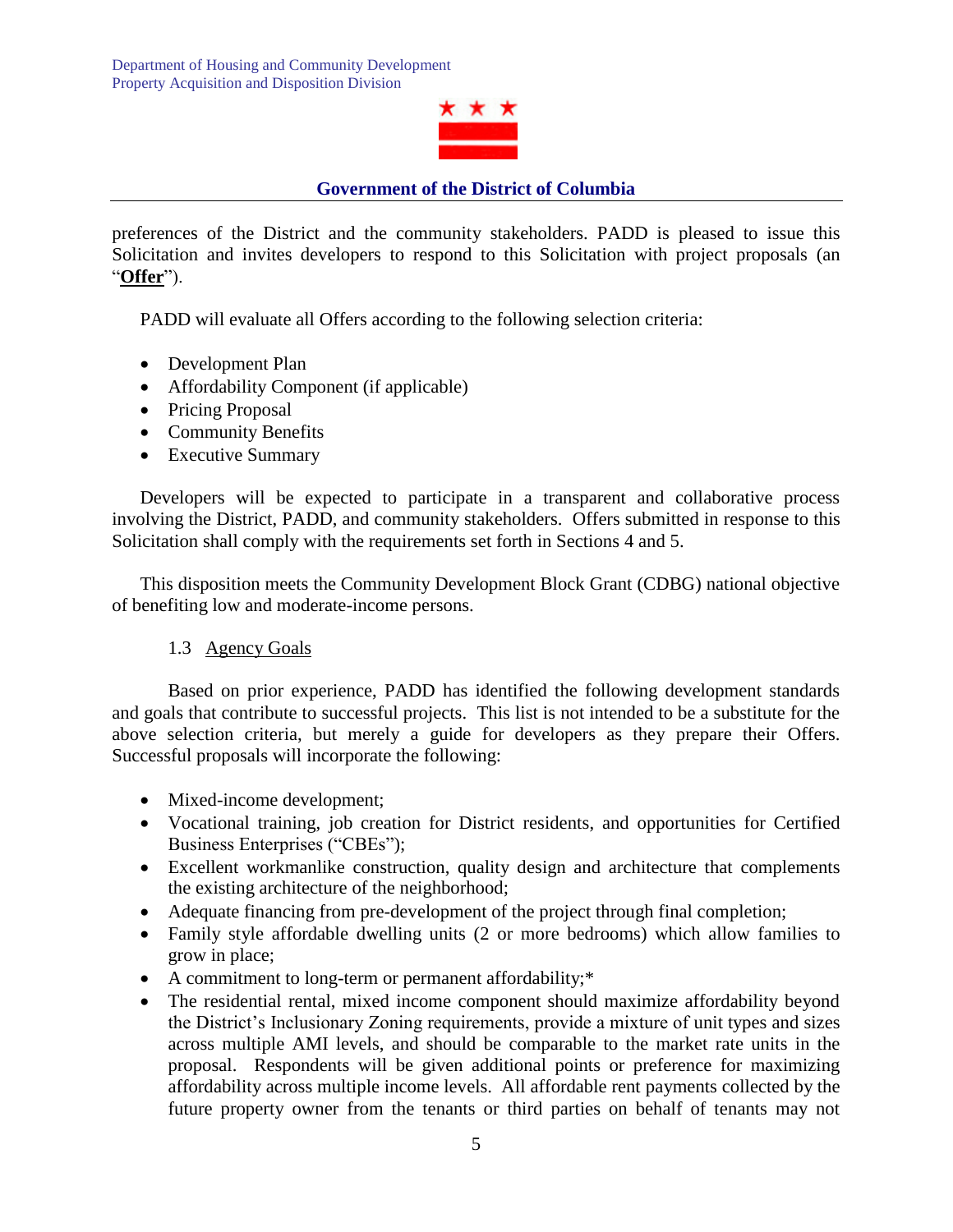

exceed, but may be lower than the rents on the Inclusionary Zoning Maximum Rent and Purchase Price Schedule (Exhibit H).

- Affordable units shall be disbursed throughout the Project and shall not be concentrated on any one floor or within a tier or section of the Project. All affordable units will have set terms of affordability to be agreed upon by the District and selected Respondent in the disposition agreement, and other agreements as applicable.
- Respondents shall describe the strategy for marketing, operation and administration of their affordable housing units. Partnering with an organization that has demonstrated expertise in the administration, operation and management of affordable housing is encouraged, if Respondent does not already have this expertise.
- Community outreach and development coordination;
- The creation of a model for sustainable development; and use of green materials, techniques and systems that meet the Green Building Act of 2006.

| Household         | 120%      |               |                | 60% AMI  | 50% AMI  | 30%        |
|-------------------|-----------|---------------|----------------|----------|----------|------------|
| Size <sup>1</sup> | AMI       | 100% AMI      | <b>80% AMI</b> |          |          | <b>AMI</b> |
|                   | \$90,132  | \$75,110      | \$60,088       | \$45,066 | \$37,555 | \$22,533   |
|                   | \$103,008 | \$85,840      | \$68,672       | \$51,504 | \$42,920 | \$25,752   |
| 3                 | \$115,884 | \$96,570      | \$77,256       | \$57,942 | \$48,285 | \$28,971   |
| 4                 | \$128,760 | 107,300<br>\$ | \$85,840       | \$64,380 | \$53,650 | \$32,190   |
|                   | \$141,636 | 118,250<br>S. | \$94,424       | \$70,818 | \$59,015 | \$35,409   |
| 6                 | \$154,512 | \$128,760     | \$103,008      | \$77,256 | \$64,380 | \$38,628   |

# \* **For this Solicitation, PADD requires at least 30 years of affordability for homeownership and 40 years for rental housing**.

**Figure 1: AMI for Washington DC MSA as of December 2013**

 $\overline{a}$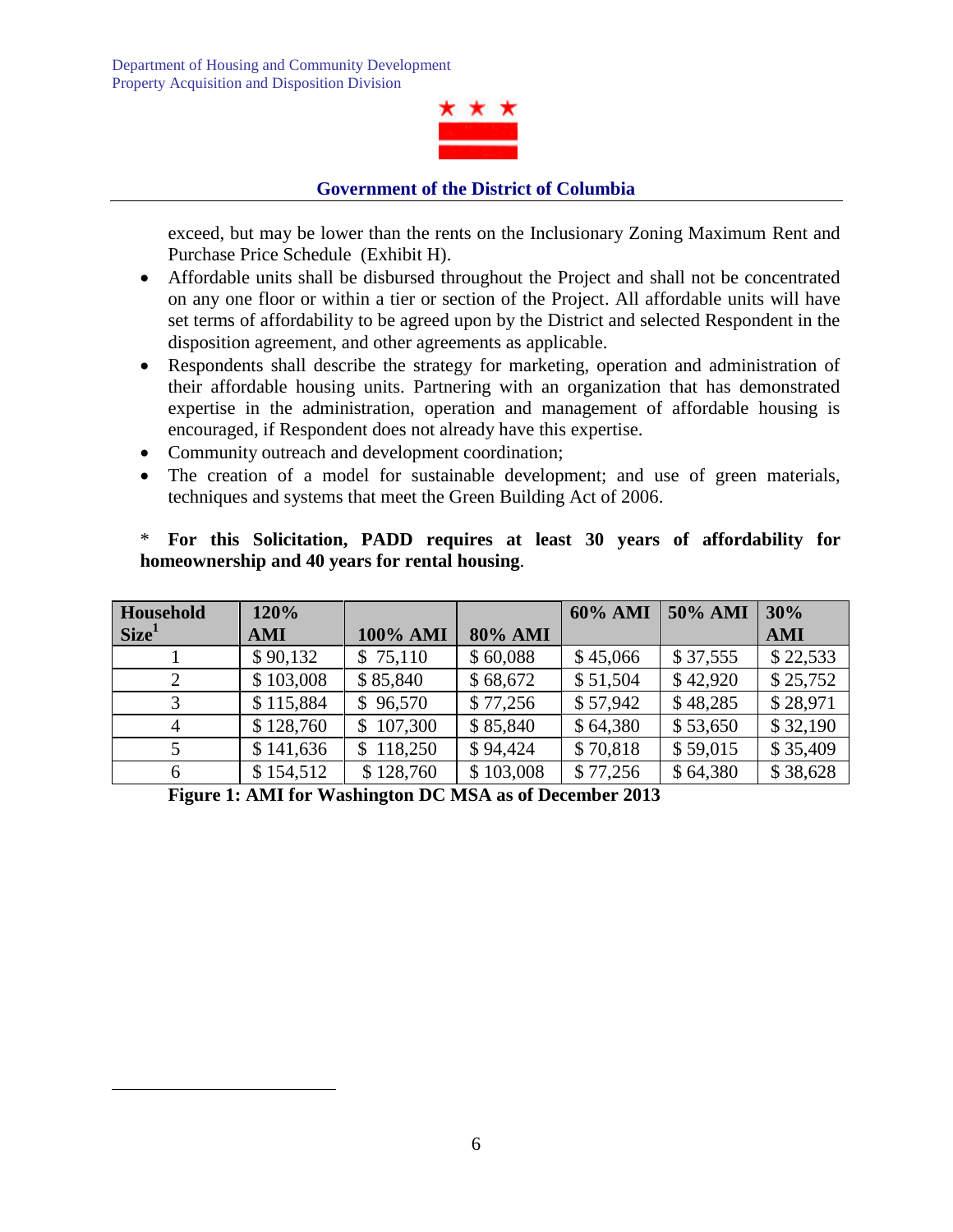

#### **2. Neighborhood Description**

#### 2.1 Shaw Neighborhood

Shaw is one of the oldest communities in the District and experienced significant growth during and immediately following the Civil War. A development boom expanded the District through the neighborhood up to Florida Avenue, then the District's northern boundary. This development continued into the early  $20<sup>th</sup>$  Century, as entertainment options (such as nightclubs, restaurants and theatres) came to grow in the northern portion of the commercial corridor<sup>1</sup>. Seventh Street became the area's new cultural and entertainment destination. Growth in the neighborhood continued until the April 1968 riots following the assassination of Dr. Martin Luther King, Jr., which devastated Shaw's commercial corridor. Urban renewal efforts in the 1970s and 1980s resulted in the construction of public schools, churches, a public library, one major commercial facility and a supermarket.<sup>1</sup>

Home to numerous historic sites, such as the Howard Theatre and Carter G. Woodson House, the neighborhood is also the location of the new \$850 million Washington Convention Center and the City Museum of Washington, DC. Because of its historic building stock, proximity to Downtown, and outstanding transportation access, Shaw is attracting both local and national retailers. Several new developments offer new residences as well as exciting dining and entertainment options (such as ethnic restaurants, live theater, and music venues) to serve the diverse residents of the community. Shaw is rapidly becoming one of the DC's hottest residential neighborhoods.

| <b>Location</b>                             | $8th$ Street N.W.& T Street N.W.          |  |  |
|---------------------------------------------|-------------------------------------------|--|--|
| <b>Square</b>                               | 0394                                      |  |  |
| Lots                                        | 0060                                      |  |  |
| <b>Total Square Footage</b>                 | 5055 sq. ft.                              |  |  |
| <b>Owner</b>                                | <b>District of Columbia</b>               |  |  |
| <b>Status</b>                               | Vacant                                    |  |  |
| Zone                                        | (R-4 Residential)                         |  |  |
| <b>2013 Tax Assessed Value</b>              | \$1,460,900                               |  |  |
| <b>Adjacent Stakeholders/Property Owner</b> | Hospitality High School of Washington, DC |  |  |
|                                             |                                           |  |  |

#### **3. Property and Land Use Overview**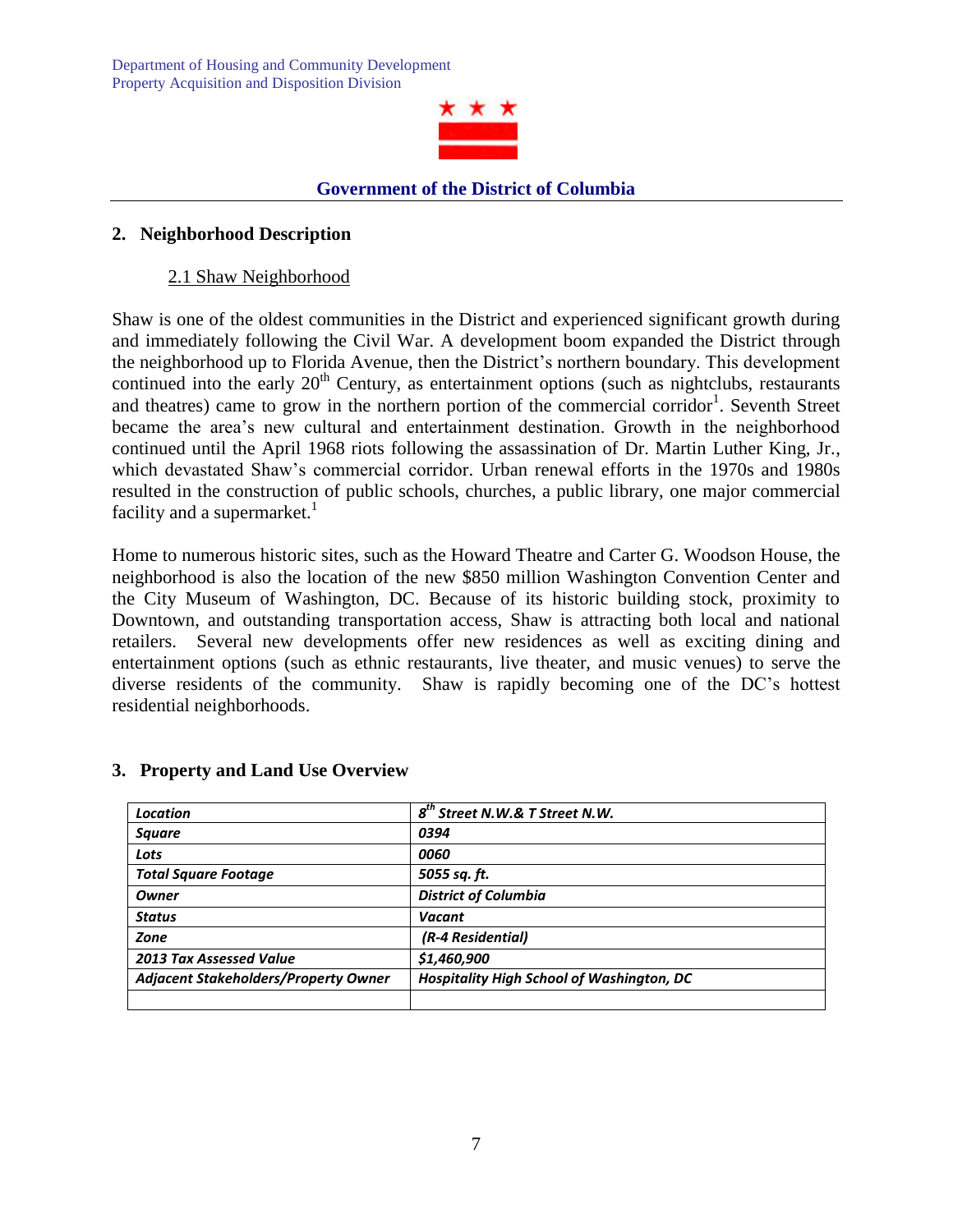

#### **Government of the District of Columbia**





#### 3.1 Ownership and Property Conditions

The Development Site is owned by the District. The site will be conveyed at fair market value, based upon an appraisal performed by the District, to the selected offeror(s) for the purposes of developing the site into a residential, and/or mixed-use project. The District shall convey the Development Site pursuant to the terms of a Property Disposition Agreement in the form attached hereto as **Exhibit A** ("**PDA**"), and the developer shall take title to the Development site "as-is" condition, without any representations or warranties.

The District makes no representations regarding the character of soil or subsurface conditions or the existence, location or condition of any utilities which may serve the Development Site or any Property within such Development Site. The zoning information listed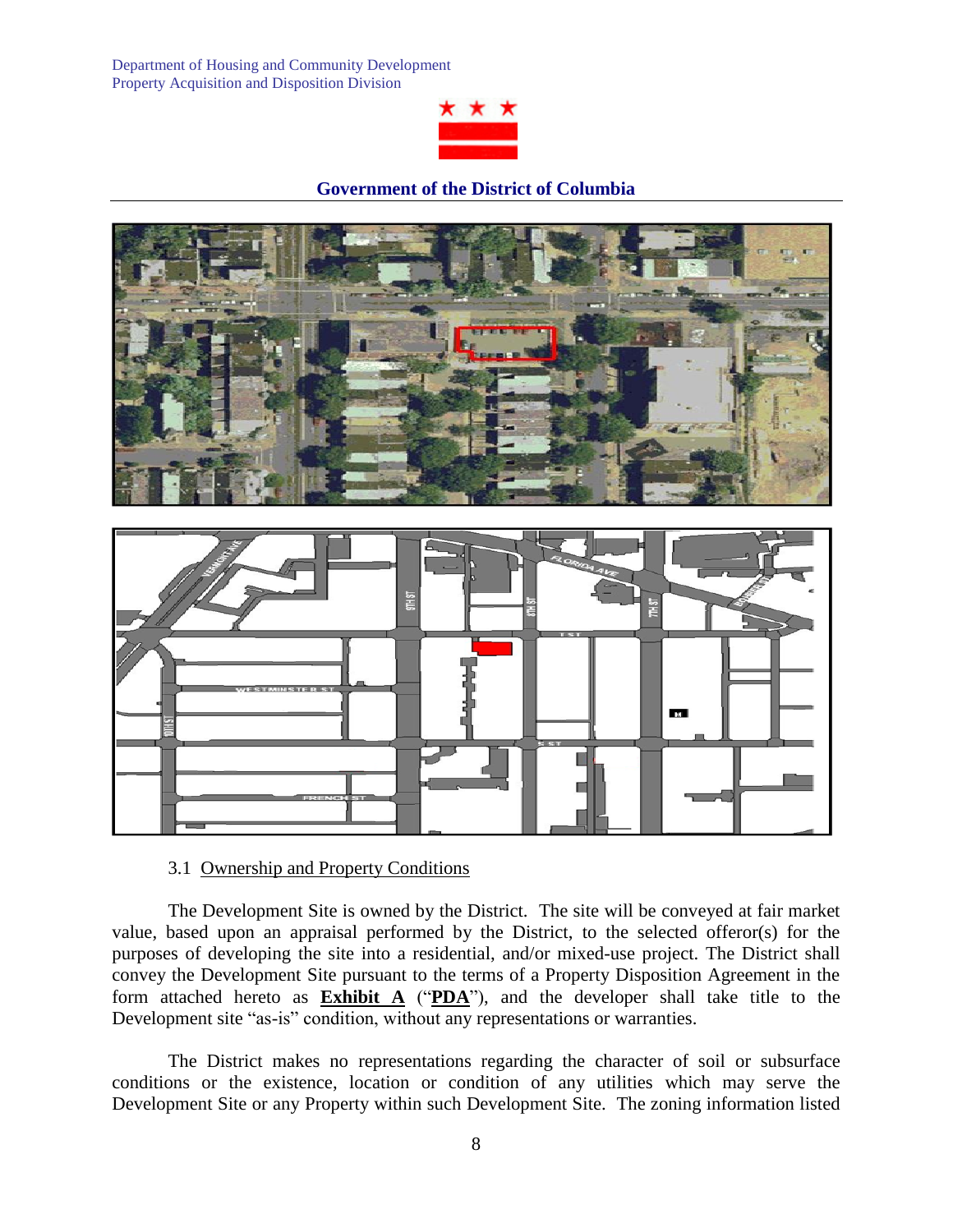

herein is for informational purposes only. PADD makes no representation as to the accuracy of any zoning information. Upon execution of the Right of Entry Agreement, each developer will be provided an opportunity to view the property during the solicitation period. Each developer is strongly encouraged to conduct its own research and should draw its own conclusions concerning the conditions that may affect the methods or cost of development. Developers shall be responsible for all pre-development expenses incurred to assess the conditions of the Property.

#### 3.2 Zoning

Preference will be given to developers who submit Offers for Projects that may be constructed as a matter of right over those which require regulatory relief. Developers should review all applicable District zoning regulations while preparing their Offers. Please refer to Title 11 of the District of Columbia Municipal Regulations ("**DCMR**") for a complete list of zoning provisions and requirements. Developers may elect to develop the Development Site and Properties to conform to the existing zoning designation or to apply for rezoning of the classification of the property, including a Planned Unit Development (PUD), a zoning variance, or special exception. Developers will be responsible for all costs associated with obtaining the required zoning, PUD, zoning variances or special exception. A developer should detail its zoning strategy and present an estimated schedule that fully describes each step in the approval process necessary for the entitlements assumed in the Offer.

Additional information regarding existing zoning and pending changes may be obtained from the District's Office of Planning [\(http://planning.dc.gov/planning\)](http://planning.dc.gov/planning).

#### **4. Submission Requirements**

#### 4.1 Development Plan

Residential - The narrative should describe the type of housing (single family detached, semi- detached, row house, multifamily condominium or co-op) proposed, along with the total number of for-sale or rental dwelling units and forsale affordable dwelling units to be produced. Briefly describe the quality and grade of construction materials, equipment and finishes for each for-sale dwelling unit and include as an attached exhibit to the Offer. Identify and describe any plans for the demolition of an existing unit, if applicable. In addition to the above, please provide the following information described below for new construction projects.

Residential new construction: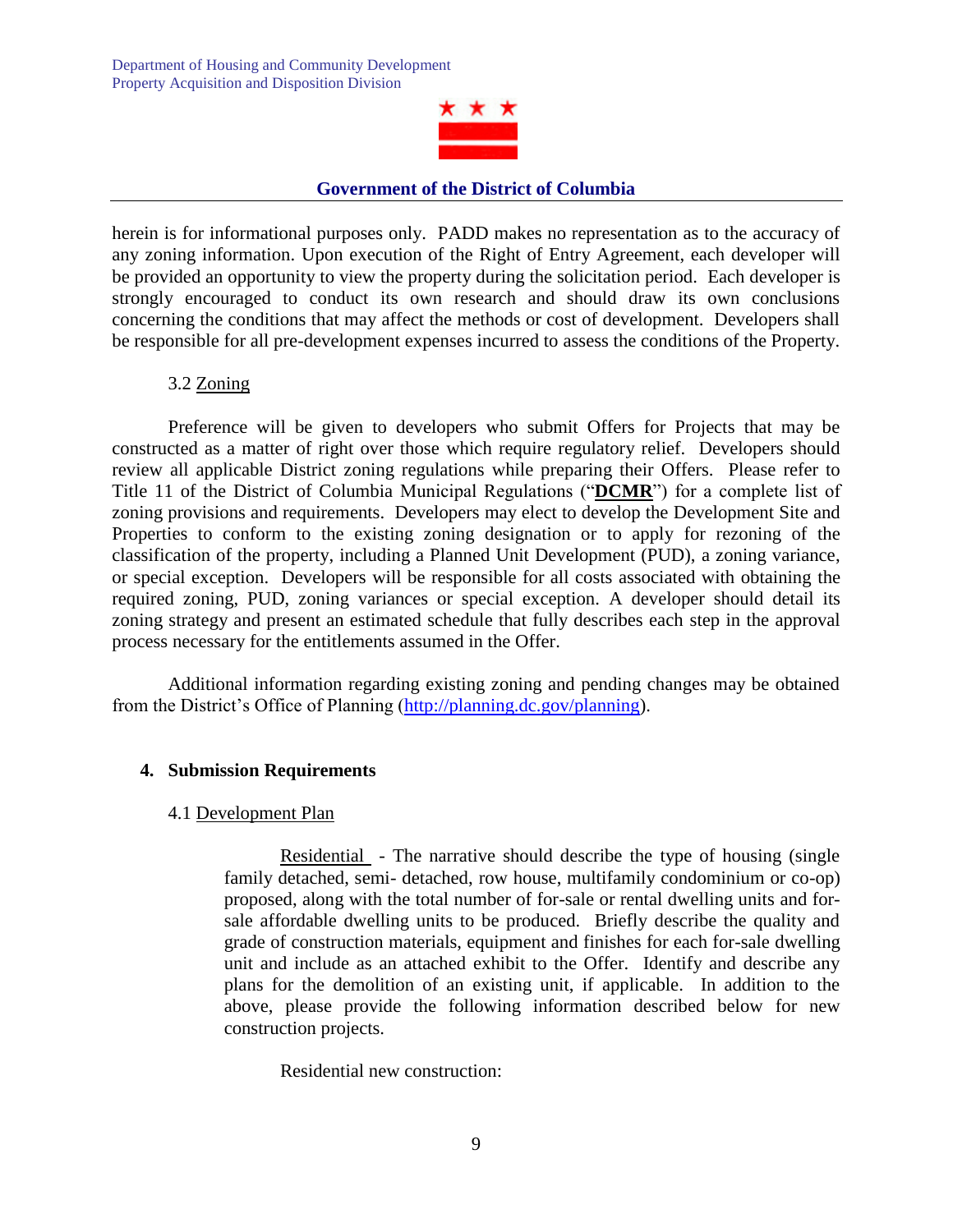

- Provide conceptual facades, floor plans showing the location of all housing units, but specifically identifying the affordable units and site plans as attached exhibits to the Offer. Site plans should show the relationship between the proposed new units and the structures on the immediately adjacent lots with consideration to existing setbacks and other zoning requirements. Please identify all zoning relief required if proposing something other than a matter of right project.
- Describe the amenities, number of bedrooms, baths, storage/closet, square footage, etc. All housing units must be at least 750 square feet.
- Address exterior design issues and parking.
- Provide a detailed description of the scope of work.
- Demonstrate compliance with the PADD Residential Design and Performance Standards attached hereto as **Exhibit B** (the "PADD Design Standards") and the Green Communities Standards, 2008 and compliance of the Green Building Act of 2006.

# **Green Building Act**

In accordance with The Green Building Act of 2006 and the goals of DHCD, all proposals shall comply with the Green Communities Criteria, 2011.

#### Residential Buildings:

**Note:** Enterprise's Green Communities Criteria 2011 requires 3<sup>rd</sup> party certifications. Registration with Enterprise should occur early in the design process and must occur before construction begins.

The following requirements will be enforced for residential building according to the 2011 Green Communities Standard.

- Documentation of the findings of the integrated design charrette which has been conducted prior to this submission to consider the most cost-effective ways to integrate required green design elements (**Exhibit F, Form # 9B and #9A**); and
- Submission of "Intended Method of Satisfying Green Communities Criteria" (**Exhibit F, Form #9A and #9B)** with an appropriate minimum score:
	- **New construction** All mandatory criteria and a minimum of 35 points on optional criteria.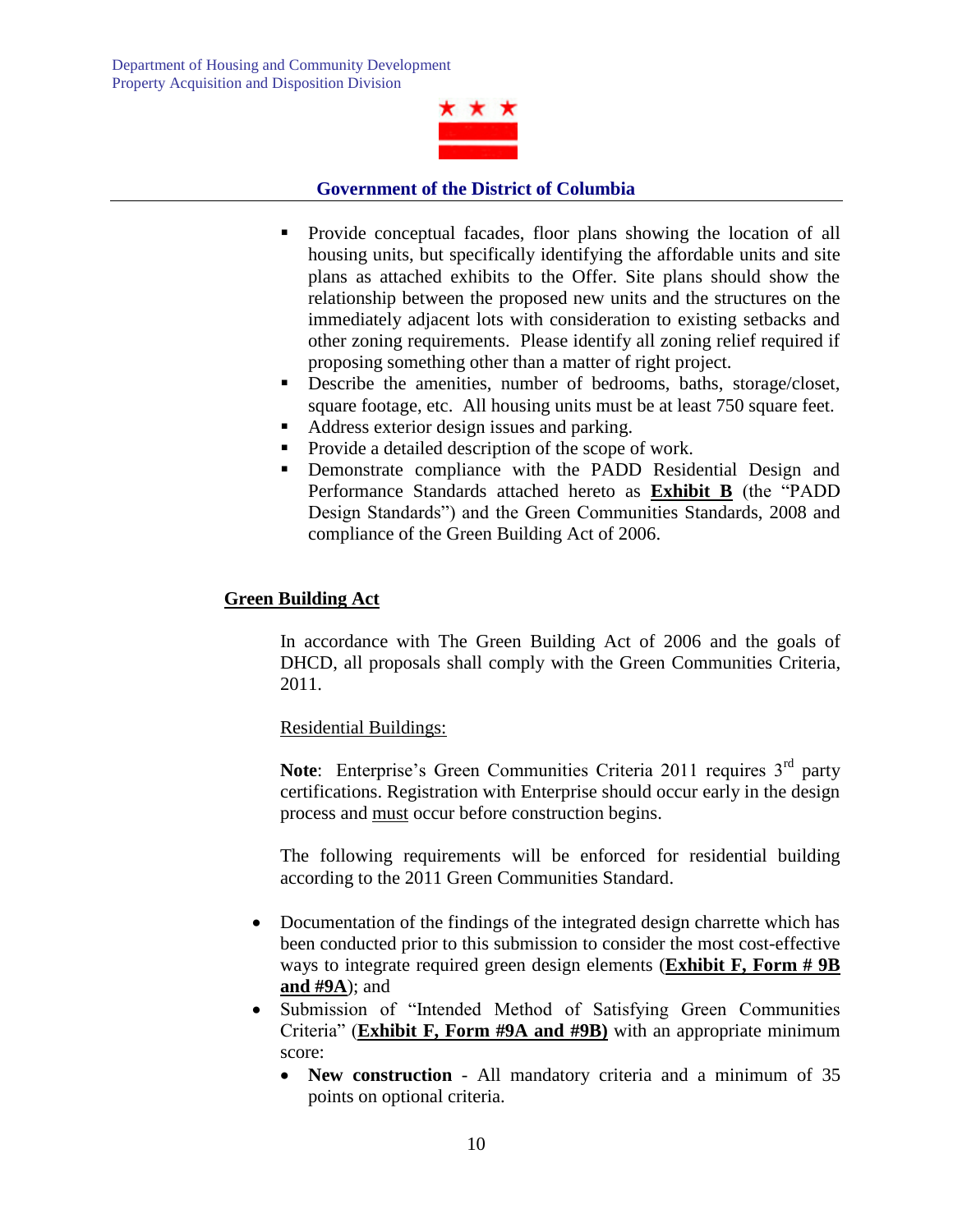

 **Substantial and Moderate Rehabilitation** - All mandatory criteria and a minimum of 30 points on optional criteria.

# 4.2 Affordability

- The developer shall demonstrate that 51% of all new units created shall be affordable to households with incomes at or below 80% of AMI, as defined below. Submissions must include a complete **Exhibit F** (**Forms #2**) for each unit type.
- **"AMI":** means the area median income for a household in the "Washington Metropolitan Statistical Area" as set forth in the most current periodic calculation provided by the United States Department of Housing and Urban Development ("**HUD**"), adjusted for household size without regard to any adjustments made by HUD for the purposes of the programs it administers. Adjustments of AMI for household size shall be made in the same manner as is prescribed in section 2(1) of the Housing Production Trust Fund Act, effective March 16, 1989 (D.C. Law 7-202; D.C. Official Code § 42-2801(1)).
- "**Affordable Housing**" means units reserved for households at or below 80% of AMI.
- For this Solicitation, PADD requires a minimum affordability period of 30 years for homeownership and 40 years for rental housing. Affordability periods beyond the minimum affordability period is strongly encouraged.
- Preference will be given to developers with Offers that exceed the minimum required percentages of affordable units in their Project.
	- Pursuant to the Affordability Covenant, affordable units must be both income and price restricted for homeownership units. . Initial sales prices may not exceed, but may be lower than the purchase prices on the Inclusionary Zoning Maximum Rent and Purchase Price Schedule (reference Exhibit H).
	- 4.2.1 The distribution of Affordable Units shall be proportional to that of the Market-Rate Units (e.g., if the Market-Rate Units have a mix of 30% studios, 40% one-bedrooms, and 30% two-bedrooms, the Affordable Units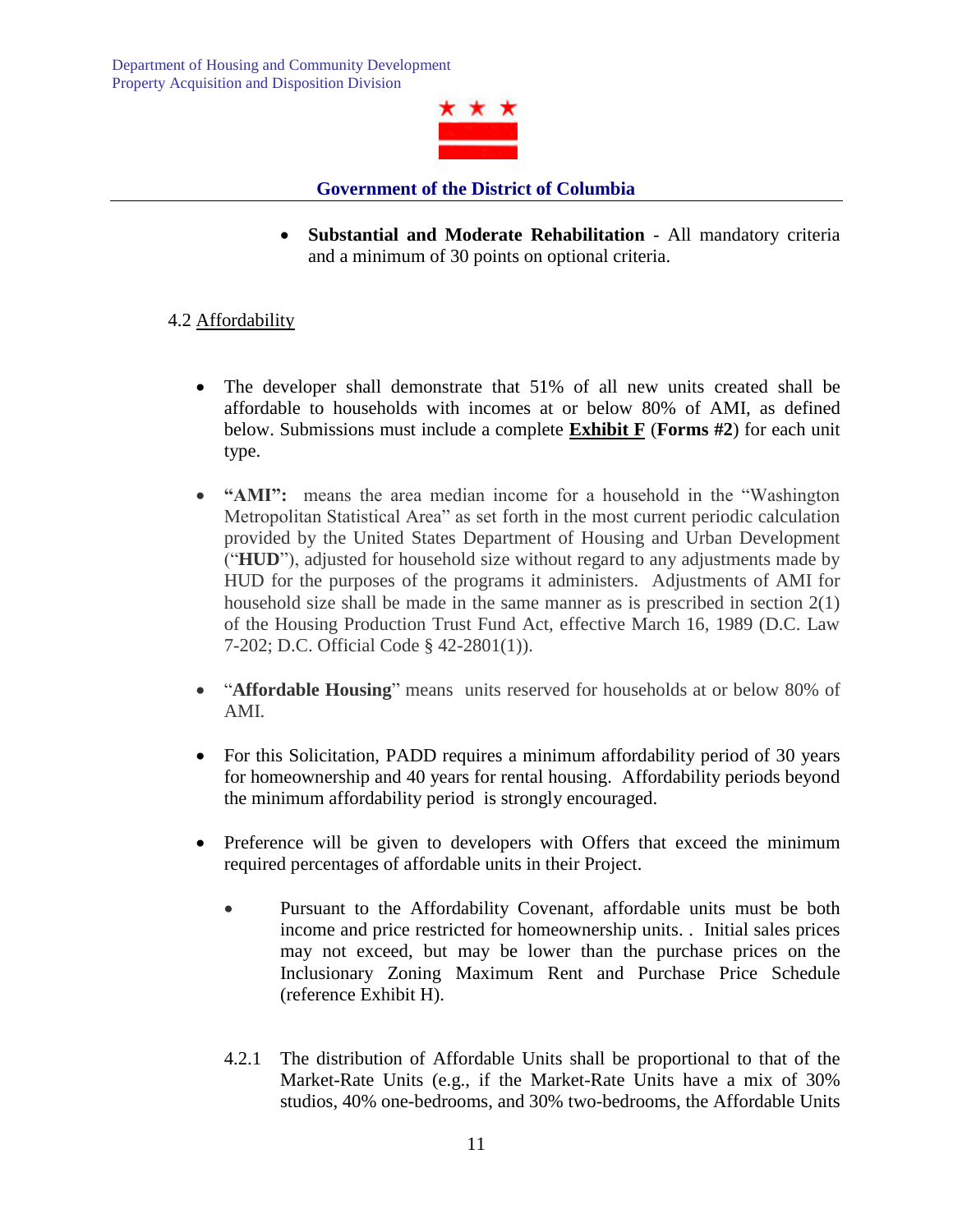

shall have a similar mix). In addition, developers are encouraged to be creative in planning for units that can accommodate larger households. Developers are expected to take an integrated approach to their placement of affordable units within the Project. Affordable units should be dispersed throughout the Project.

4.2.2 It is DHCD's intent to facilitate long term affordability. Examples of homeownership models that support long term affordability include, but are not limited to the following: single family dwellings conveyed with restrictive covenants, housing cooperatives, land trusts, shared equity models and affordable condominium projects. The homeownership type of each unit should be included in the Property Identification Spreadsheet-**Exhibit F, Form #1** included in the Developer's Kit.

# 4.3 **Pricing Proposal Requirement**

- Offers should propose a total Development Site offer price (the "**Offer Price**") with the greatest economic benefit to the District. Developers should provide documentation for funding commitments, and their Offers should evidence a significant amount of "at risk" capital during the predevelopment and development process. PADD is seeking Offers that require the least amount of subsidy (either through the District agreeing to receive less than fair market value for a Development Site or through other District or federal public financing tools) to fill anticipated financing and/or investment gaps in the Project's capital structure. Please note, in accordance with the Property Disposition Agreement ("**PDA**"), the developer is required to provide the District with an initial deposit of at least ten percent (10%) of the purchase price at the time of a fully executed PDA, and a Performance Letter of Credit (as defined in Section 4.5 herein) at closing on the Development Site.
- The Developer's Kit must evidence the developer's ability to pay the Offer Price as calculated through the land residual model (homeownership projects) or in the rental operating proforma (rental projects) (See **Exhibit F, Form #6 or #5** to use as a guide). This is based on the initial sales prices and the total development costs or the rents over the period of holding, expenses, and assumed capitalization rate.
- Each offer shall contain a statement of proposed financing, which should include development cost budget, amount and sources of debt and equity financing. If the developer chooses to do a rental project, the developer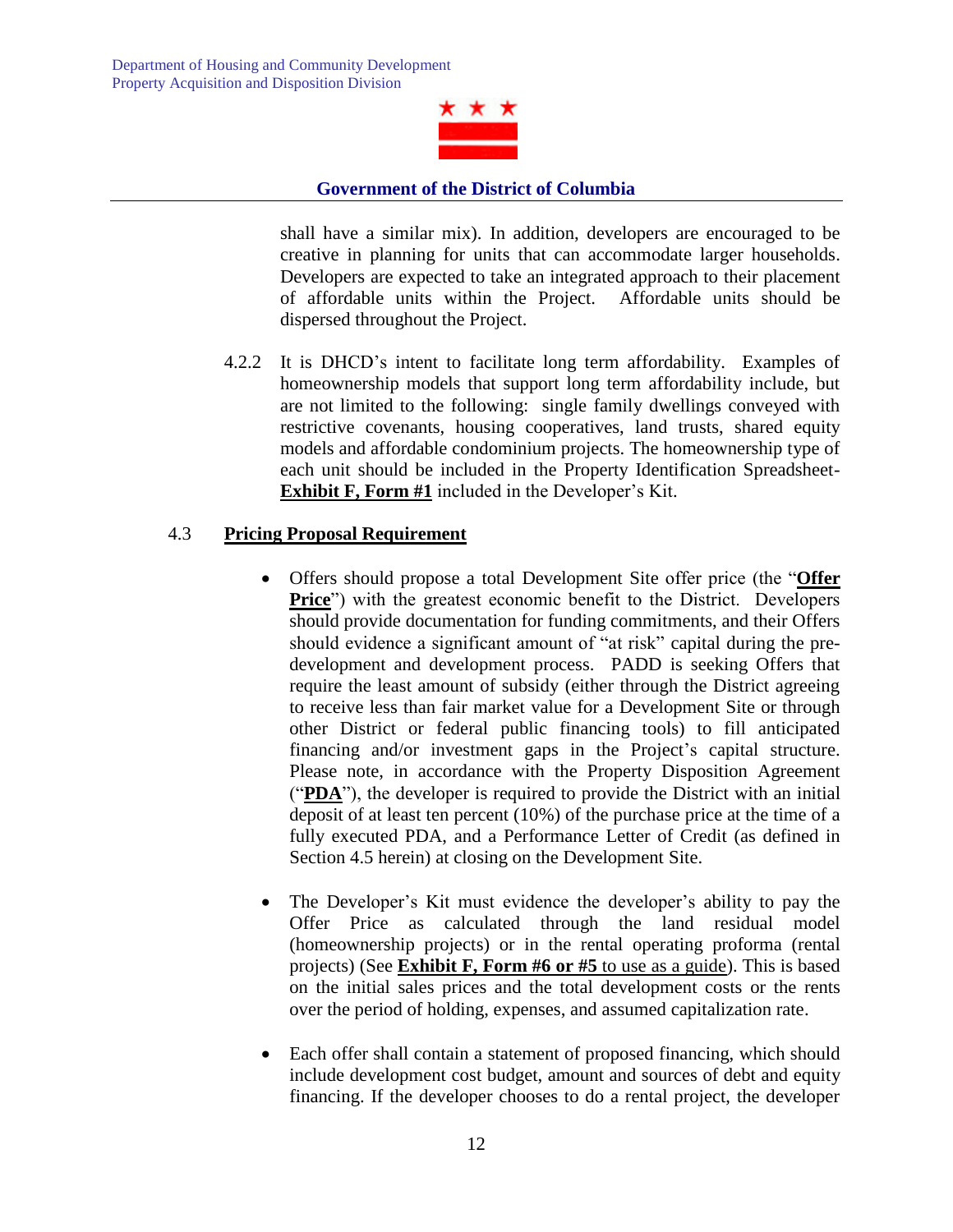

shall submit a projected income and expense analysis for the proposed development for a period of at least 30 years subsequent to initial completion (**Exhibit F, Form #5)**. Developers may use the sources and uses table as shown in Developers Kit at **Exhibit F, Form #4**. The developer should include documentation of all financing and/or investment commitments, terms and covenants, as well as the availability of said funds. A developer shall not include funds from the District operating or capital budget (unless appropriated for such purpose on a multi-year basis) or unidentified Federal funding in its funding plan. Please provide a development budget including hard and soft costs, projected sales and any sales costs.

#### 4.4 **Community Benefits and Certified Business Enterprises**

The District is committed to maximizing community benefits for its residents. In view of this commitment, Offerors must present:

- Their overall concept and vision for the Site and how the vision will integrate with and enhance the surrounding neighborhood;
- An approach that ensures the meaningful involvement in the development process by stakeholders and members of the local community who might be affected by the Offeror's proposed development; and
- A commitment and plan for maximizing Certified Business Enterprises ("CBEs") participation in the project. Preference will be given to proposals that exceed the District's CBE participating goals.
- A detailed description of the post-award approach and strategies to working with the community and with stakeholders to ensure their meaningful involvement in the development process.

#### 4.5 **First Source Hiring**

Pursuant to Mayor's Order 83-265, DC Law 5-93, as amended, and DC Law 14- 24, Respondents recognize that one of the primary goals of the District of Columbia government is the creation of job opportunities for District of Columbia residents. Accordingly, the Respondent selected by the District to negotiate a disposition agreement shall enter into a First Source Agreement, prior to execution of a disposition agreement, with the Department of Employment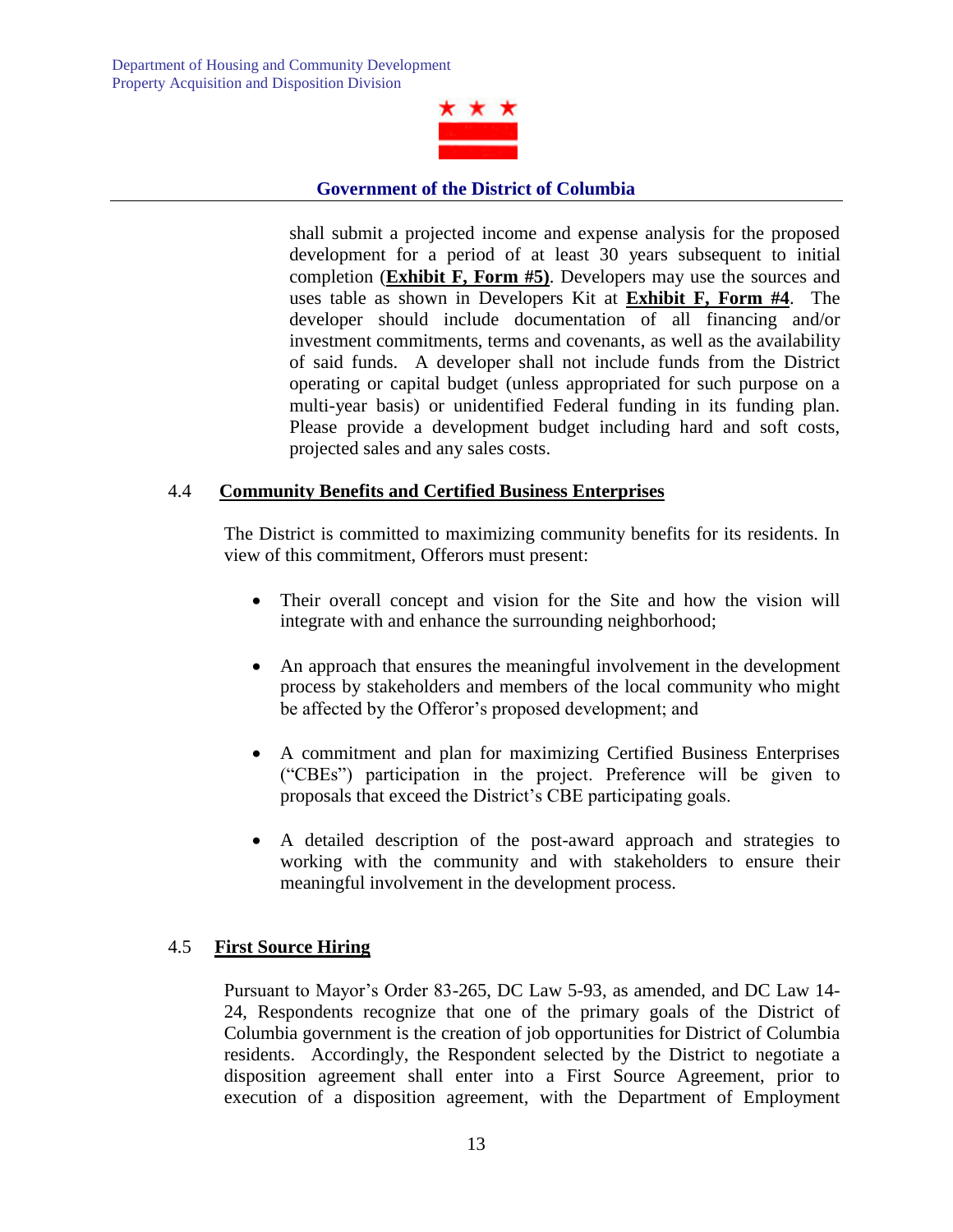

Services ("DOES") that shall, among other things, require the Respondent to: (i) use diligent efforts to hire and use diligent efforts to require its architects, engineers, consultants, contractors, and subcontractors to hire at least fifty one percent (51%) District of Columbia residents for all new jobs created by the development project, all in accordance with such First Source Employment Agreement and (ii) use diligent efforts to ensure that PADD's goal of at least fifty one percent (51%) of apprentices and trainees employed are residents of the District of Columbia and are registered in apprenticeship programs approved by the DC Apprenticeship Council. Respondents must complete the Form of Acknowledgement attached as Appendix B and submit this form with their proposal. Please refer to the following website to find a copy of the First Source Agreement: [http://www.does.dc.gov/does/cwp/view,a,1232,q,537680.asp.](http://www.does.dc.gov/does/cwp/view,a,1232,q,537680.asp) Please contact DeCarlo Washington, Contract Compliance Monitor, at DOES at 202.698.5772, decarlo.washington@dc.gov, for more information.

# 4.6 **Certified Business Entity Requirements**

- 4.6.1 Developers will be required to execute a Utilization and Participation Agreement with the Department of Small and Local Business Development prior to executing the PDA with the District, see sample form attached hereto as **Exhibit C**.
- 4.6.2 Developers should provide equity and development opportunities for Local and Small Disadvantaged Business Enterprises ("**LSDBE")** and contracting opportunities for CBEs.
- 4.6.3 Developers should provide detailed plans on how residents living near the Development Site will be trained and offered apprenticeships in connection with the Project.
- 4.6.4 Developers should include copies of any binding letters of intent ("**LOI**") between the lead developer and an LSDBE equity partner(s), and an LSDBE development partner(s) and/or a CBE contractor(s).
- 4.6.5 Developers who are CBEs shall receive preference in the evaluation process. If the developer or development team is composed of CBE entities, developer shall submit: (1) company name; (2) certification number; (3) status of company; and (4) term of certification for each CBE firm. Proposals should describe the service(s) each team member will provide and the percentage of the total project cost for which each CBE firm is responsible.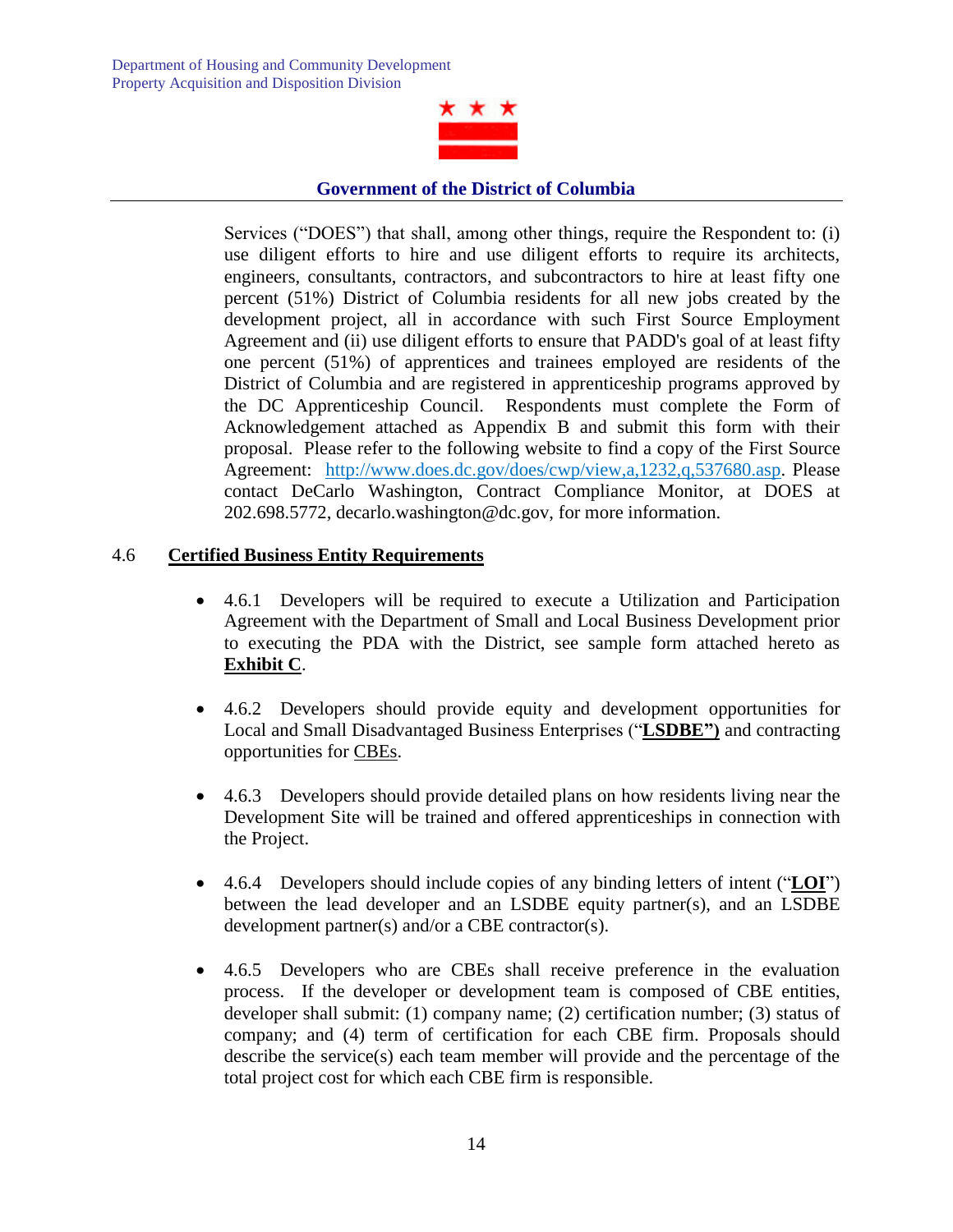

- 4.6.6. Preference will be given to developers that include local, neighborhoodbased businesses. Evidence of the inclusion of such businesses shall be in the form of written confirmation which shall include the scope and details of the said businesses' involvement in the Project.
- 4.6.7 Preference will be given to developers which provide business owners with businesses located adjacent to the Development Site with opportunities to participate in the Project.

# 4.7 **Executive Summary**

The developer shall provide a summary with a focus on the developer's vision for the Project. While the summary will not be a formal evaluation factor, it will be used as part of an integrated assessment of the developer's qualifications. In its summary, the developer shall: (1) address how the Project will benefit the existing residents; (2) articulate the developer's vision for the Project; (3) discuss how well the Project fits into the surrounding area landscape; and (4) illustrate the value and types of synergies it will create.

#### 4.7.1 Team Members.

The developer shall identify the following key team members of the development team: master developer (firm or joint venture partners), CBEs, master plan architect, engineer, financing team (proposed construction lenders, major investors, and other key consultants, if any, related to the financing plan), and legal counsel. For each team member, developer shall identify:

- a. Name, address, telephone number, EIN, and fax number.
- b. Identity of each principal, partner, or entity of said team member and said team member's roles or titles within the entity comprising the developer.
- c. Name, address, telephone number, fax number, and e-mail address of the representative authorized to act on behalf of the developer, who will be available to respond to questions or requests for additional information.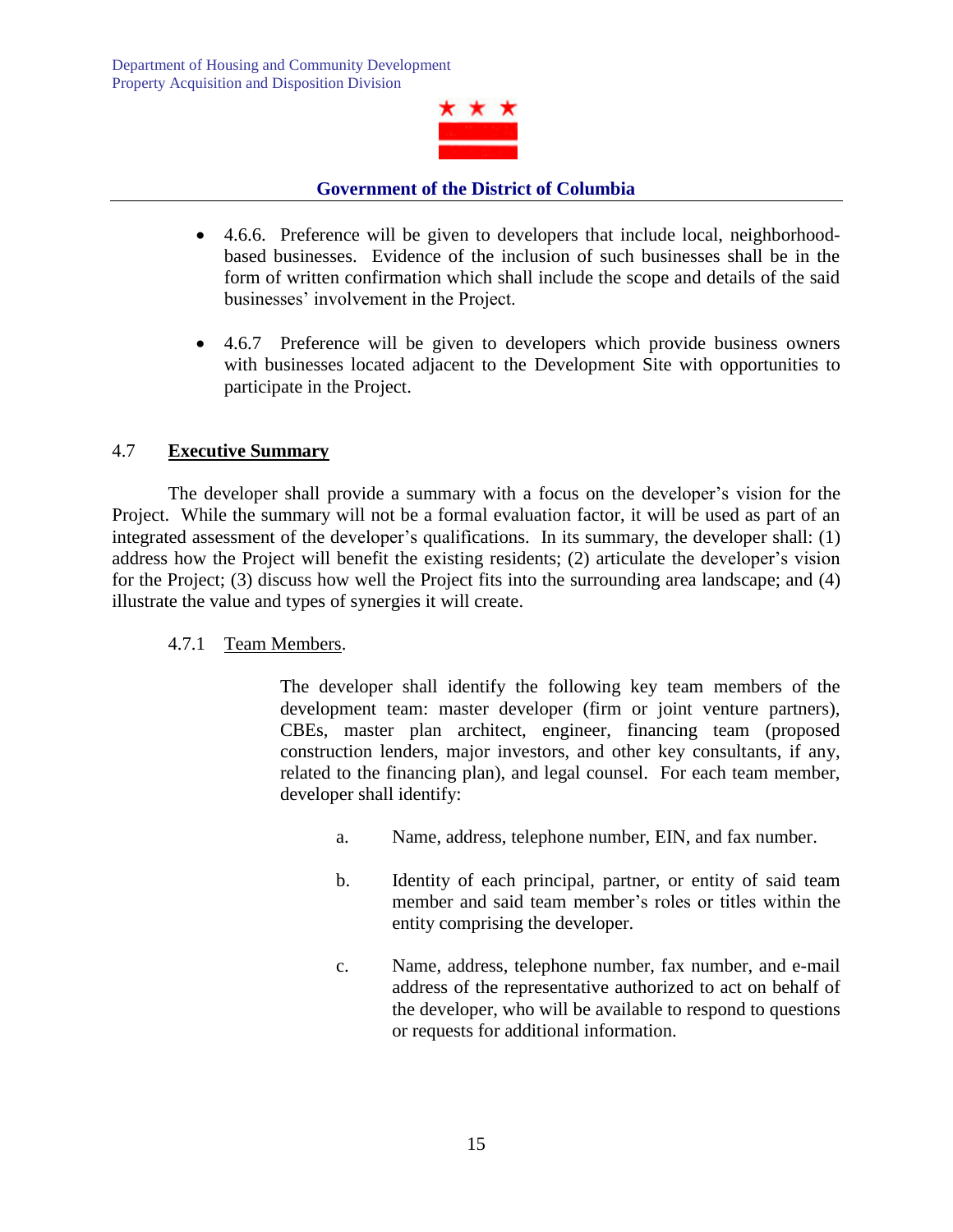

- d. Identification of any affiliation or other relationship between any of the members of the developer and any development company, parent company, or subsidiary.
- e. Identification of any personal or professional relationship among or between any members of the developer and any person working for, appointed to a position in, or elected to an office of the District or any entity for which there may be a conflict of interest or the appearance of a conflict. The District, in its sole discretion, reserves the right to determine a conflict of interest or the appearance thereof.
- f. A list of the professionals the developer will be employing or retaining for the Project. For each professional firm, developer should include a description of the staff capabilities, the resumes of all professional staff who will be working on the Project, a description of their role on the Project and their past relevant experience.
- g. Satisfactory evidence with respect to the developer and its team members that all tax liabilities and other government impositions are current and that there are no ongoing litigations in which the District is a party that relates to any team member of the developer or to any other entity or individual having a controlling interest in the entity (or entities) that comprise the developer (or, if such litigation exists, the name and civil action number of such litigation and a description of the subject matter of such litigation).
- h. Summary of the experience of the developer or its team members partnering with community groups, institutions, or the District during the planning and redevelopment of a community and experience of team members in developing affordable and/ or federally subsidized housing, including a description of the project, the community partnerships and the actions taken to include the community's input.
- 4.7.2 Qualifications and Experience. Developer shall identify:
	- a. In the developer's summary of projects in **Exhibit F, Form #8**, list three (3) to five (5) relevant projects, which developer or its team members have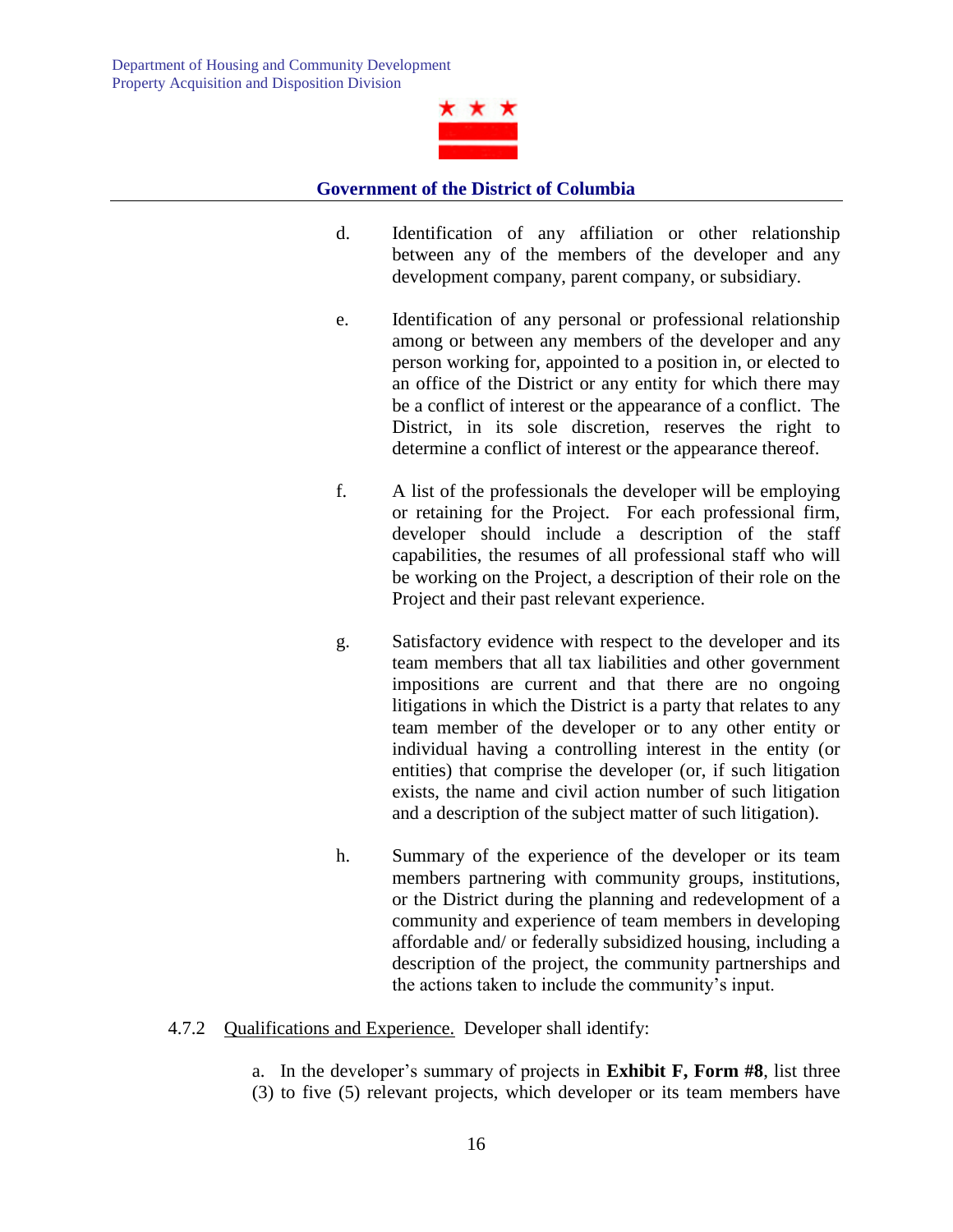

had primary involvement, which demonstrate success in urban for-sale affordable residential or similar housing projects. Favorable consideration will be given to Solicitations that delineate prior successful experience working with other DHCD programs. For each relevant project, developer shall identify the following:

- Development Team Name
- Project Name
- **Location/address of Project**
- **Status**
- **Project Scope (new construction, rehab, commercial, residential, mixed)** use)
- Estimated total development cost at time of award or start of the project, actual total development cost, including all changes and exercised options
- Original start and completion date, current and actual completion date
- Name and telephone number of persons familiar with the project who may offer performance letters of recommendation and respond to inquiries from the District

b. An organization chart and a summary of qualifications of the team's senior-level staff who will be directing this project, including a description of their roles and relevant experience.

c. The status of the developer's organization (whether a corporation, a nonprofit corporation or charitable institution, a limited partnership, a limited liability company, or other entity) indicating under which laws it is organized and operating, and a brief history of the organization and its principals. Please include a certificate of good standing from the formation jurisdiction and a certificate of good standing showing that it is registered to do business in the District.

d. A copy of any written agreement or document creating any entity responding to this Solicitation. The principals, partners, or joint-venture partners who are part of the developer's team must be eligible to transact business both within and with the District.

e. A statement regarding any debarments, suspensions, bankruptcy or loan defaults on real estate development projects and/or government contracts of developer or any member of the development team.

f. References for the developer and its team members, including names, addresses, and telephone numbers. References should be prepared to respond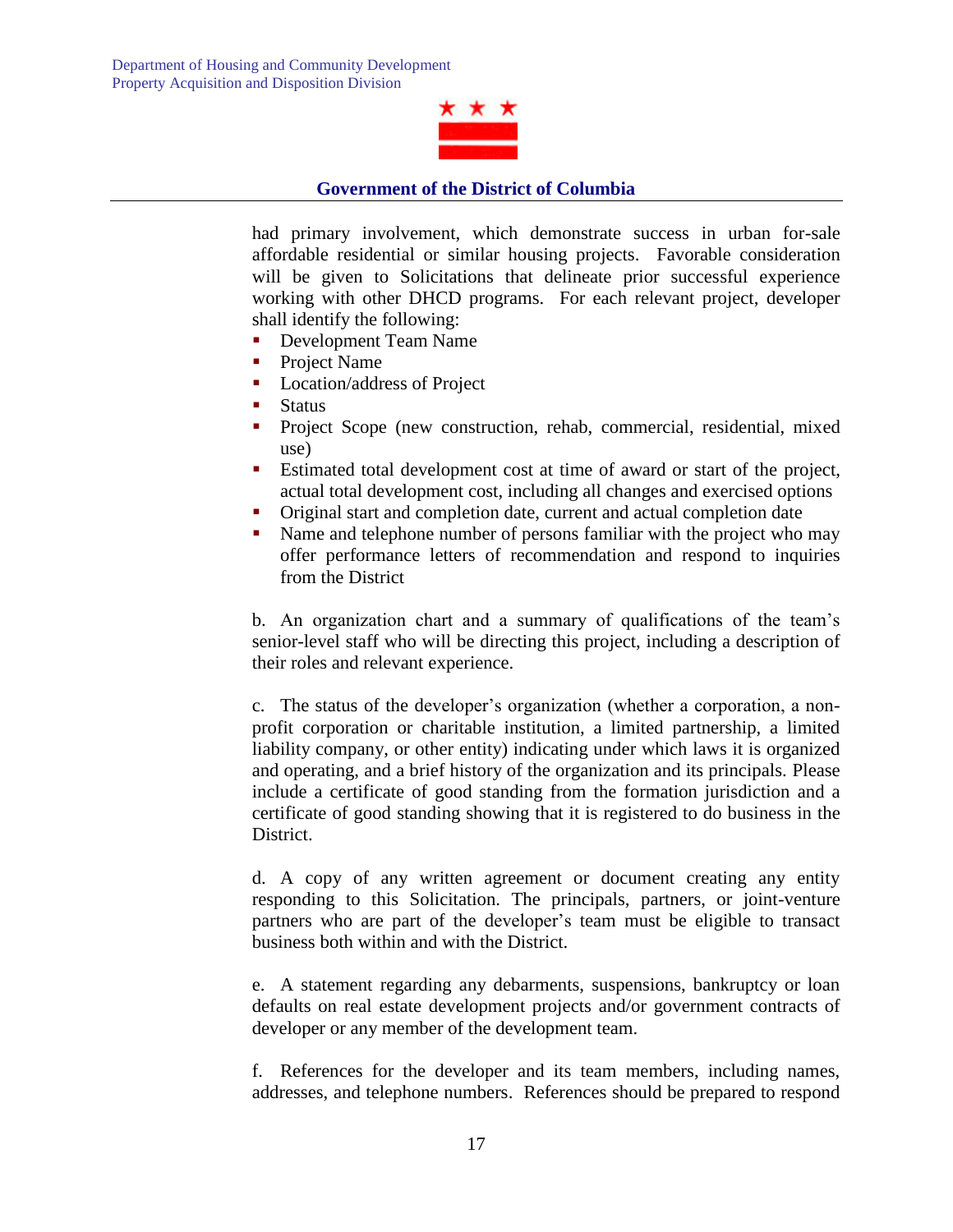

to inquiries regarding the design, financing, and development of prior projects.

g. List of all current projects in the developer's pipeline and a disclosure of all current or pending DHCD financing or other DHCD related projects.

h. Such other information developer believes will assist the District in evaluating the capabilities of the developer, the design architect, and any other team member who will be participating in the Project. The District may request additional information from the authorized representatives, if deemed necessary, to facilitate the consideration of the developer's submissions.

#### 4.7.3 Implementation Strategy.

Developer shall identify and describe:

a. Any possible difficulties implementing the Project outlined in the Offer and possible solutions for those difficulties.

b. Any required zoning changes and/or approvals, and proposed schedule of obtaining the required approvals.

c. Developer's plan to guarantee the implementation of the development plan, demonstrating the following:

- Developer's willingness to assume the risk of pre-development work;
- Developer's phasing plan, if any, for the redevelopment;
- Developer's timetable and milestones for the next 24 months, including ability to mobilize and commence development programming immediately upon selection;
- Developer's time and financial commitment to guarantee to the District that Developer's milestones will be met;
- Developer's property rights on parcels within close proximity to the Development site, if any; and
- Developer's approach and strategies to working with the community to ensure meaningful involvement in the development process and mitigation of any negative impact of the potential development project on the surrounding community. Please see the Development Schedule Worksheet included in the Developer's Kit (**Exhibit F, Form #3**).
- 4.7.4 Financial Capacity and Framework.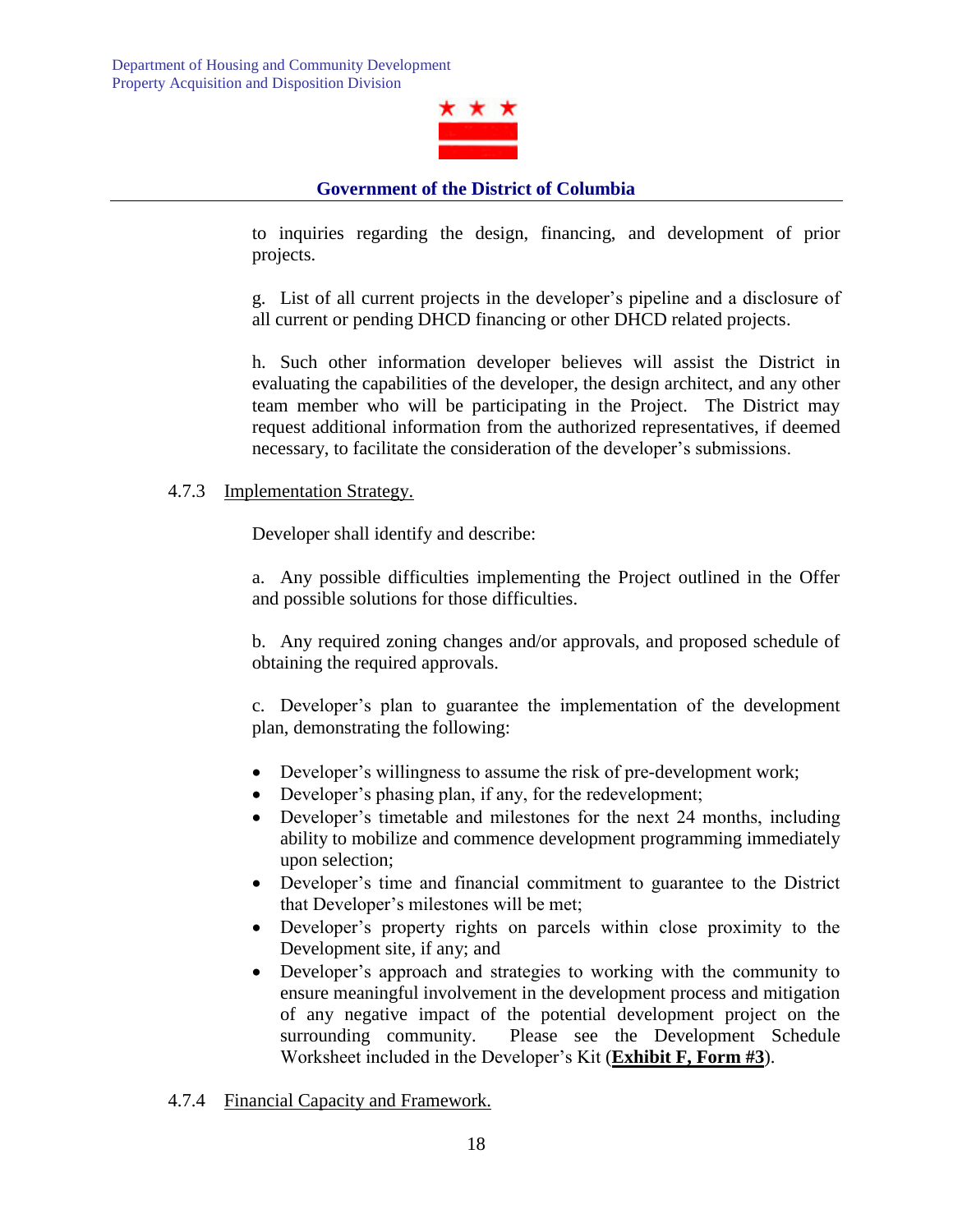

Developer shall include the following:

- a. A description of the financial capacity of developer and its team members, including, but not limited to, audited financial statements (balance sheets, profit and loss statements, statements of cash flows), letters of credit and lines of credit.
- b. A description of the nature and share of each team member's financial investment in the acquisition and redevelopment of the Development Site.
- c. A proposed financial structure between developer and the District. The developer should assume the following:
	- In general, the Offer Price should be assumed to be equal to the fair market or assessed value of the Properties comprising the Development Site, reduced, if necessary, and explained by the amount necessary to make the proposed Project economically feasible.
- d. A proposed financing plan for the overall proposed redevelopment, including a listing of all anticipated sources of financing (pre-development, land acquisition, construction and seller financing, if any). Developer should provide sufficient detail for the District to determine the feasibility of the proposed financing plan, including:
	- An estimate of proposed pre-development costs and statement of capacity to carry said costs, how said costs will be paid for and how said costs will be factored into the financing of the Project;
	- Statement of the proposed financial structure, including penalties for lack of performance;
	- Satisfactory evidence of the developer's ability to secure financing for the Project; and,
	- Specifics as to the sequencing of the development process including the proposed sources and uses of funds (submitted on CD in Excel), including the timing of the funding commitments to the Project.
	- e. Functional pro forma model(s), such as the guides provided in the Developer's Kit as **Exhibit F, Form #5 or #6**, with detailed underlying assumptions (submitted on CD in Excel) which calculates the internal rate of return, return on equity and return on cost. A developer may submit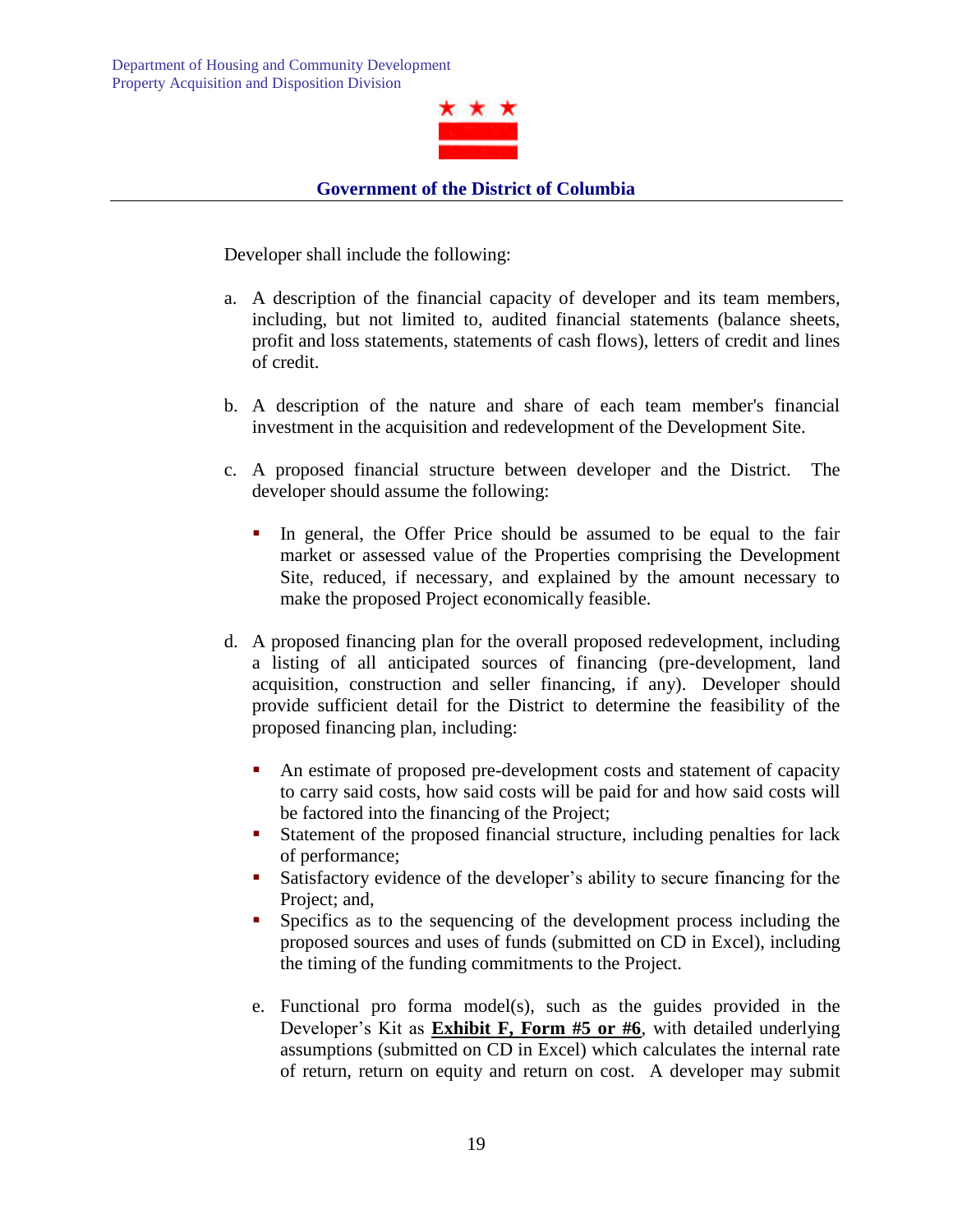

their own pro forma model, so long as it includes at a minimum the information provided as applicable in **Forms #5 and #6**.

Detailed development budget, provided in the Developer's Kit as **Exhibit F, Form #4**, (submitted on CD in Excel) for the proposed Project plan(s) which includes a summary and cost breakdown of each line item.

f. Submission of a proposed Schedule of Performance in the form attached hereto and included in the Developer's Kit (**Exhibit F, Form #3)** which details each step in the development process.

#### 4.7.5 Conflict of Interest

In its response to this Solicitation, developer should represent and warrant the following to the District:

- a. The Offer has been developed and provided independently and without consultation, communication or other interaction with any other competitor for the purpose of restricting competition related to this Solicitation or otherwise.
- b. No person or entity employed by the District or otherwise involved in preparing this Solicitation on behalf of the District (i) has provided any information to developer which was not also available to all entities responding to this Solicitation, (ii) is affiliated with or employed by developer or has any financial interest in developer, (iii) has provided any assistance to developer in responding to this Solicitation, or (iv) will benefit financially if developer is selected in response to this Solicitation.
- c. The developer has not offered or given to any District officer or employee any gratuity or anything of value intended to obtain favorable treatment under this Solicitation or any other solicitation or other contract, and developer has not taken any action to induce any District officer or employee to violate the rules of ethics governing the District and its employees. Developer has not and shall not offer, give or agree to give anything of value either to the District or any of its employees, agents, job shoppers, consultants, managers or other person or firm representing the District, or to a member of the immediate family (i.e., a spouse, child, parent, brother or sister) of any of the foregoing. Any such conduct shall be deemed a violation of this Solicitation. As used herein, "anything of value" shall include but not be limited to any (a) favors, such as meals,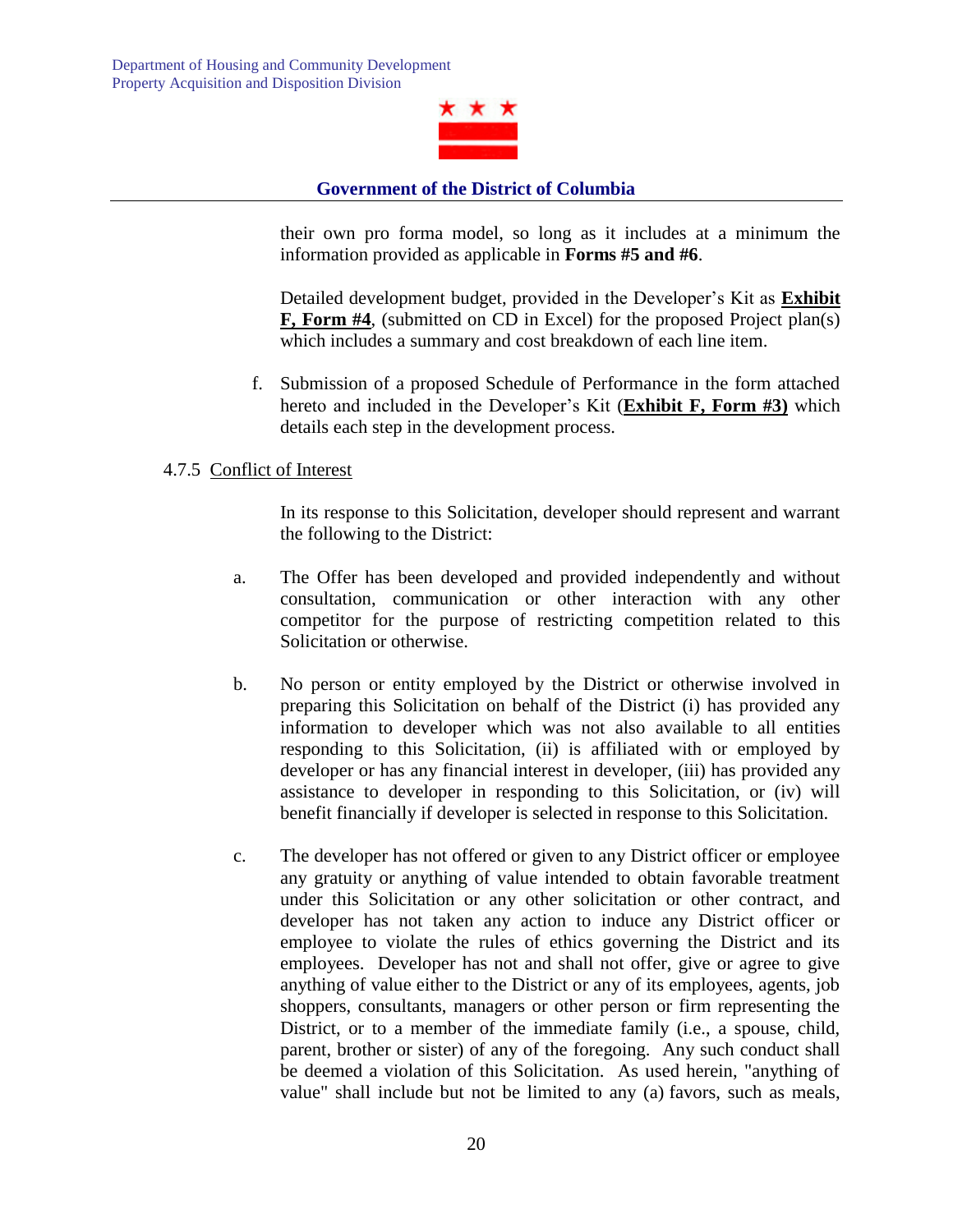

entertainment, transportation (other than that contemplated by this Solicitation, if any, or any other contract with the District), etc., which might tend to obligate a District employee to developer, or (b) gift, gratuity, money, goods, equipment, services, lodging, discounts not available to the general public, offers or promises of employment, loans or the cancellation thereof, preferential treatment or business opportunity. Such term shall not include work or services rendered pursuant to any other valid District contract.

d. The developer shall report to the District directly and without undue delay any information concerning conduct which may involve: (a) corruption, criminal activity, conflict of interest, gross mismanagement or abuse of authority; or (b) any solicitation of money, goods, requests for future employment or benefit of thing of value, by or on behalf of any government employee, officer or public official, any developer employee, officer, agent, subcontractor, or labor official, or other person for any purpose which may be related to the procurement of this Solicitation by developer, or which may affect performance in response to this Solicitation in any way.

# 4.7.6 Developer's Kit

A sample of each of the required evaluation spreadsheet is available in **Exhibit F**. **Note:** This tool kit is included for the sole purpose of serving as a model for putting together your proposal to the solicitation. Please modify the spreadsheets as needed to fit your proposal.

#### **A. Property Identification Spreadsheet – Form #1**

*For a Development Site with multiple units, list each unit separately designated as "a", "b" etc. For example, three units developed on "Development Site #2" would be identified as unit 2A, 2B and 2C. Once a unit is listed under a Development Site identification number, use the same number throughout the proposal.* 

This spreadsheet should also be used to identify which units are affordable, designated income levels, projected sales price / initial rents housing type (single family detached, semi-detached, row house or multifamily) as well as the ownership type (rental, homeownership, condo, co-op).

#### **B. Affordability Spreadsheet – Form #2**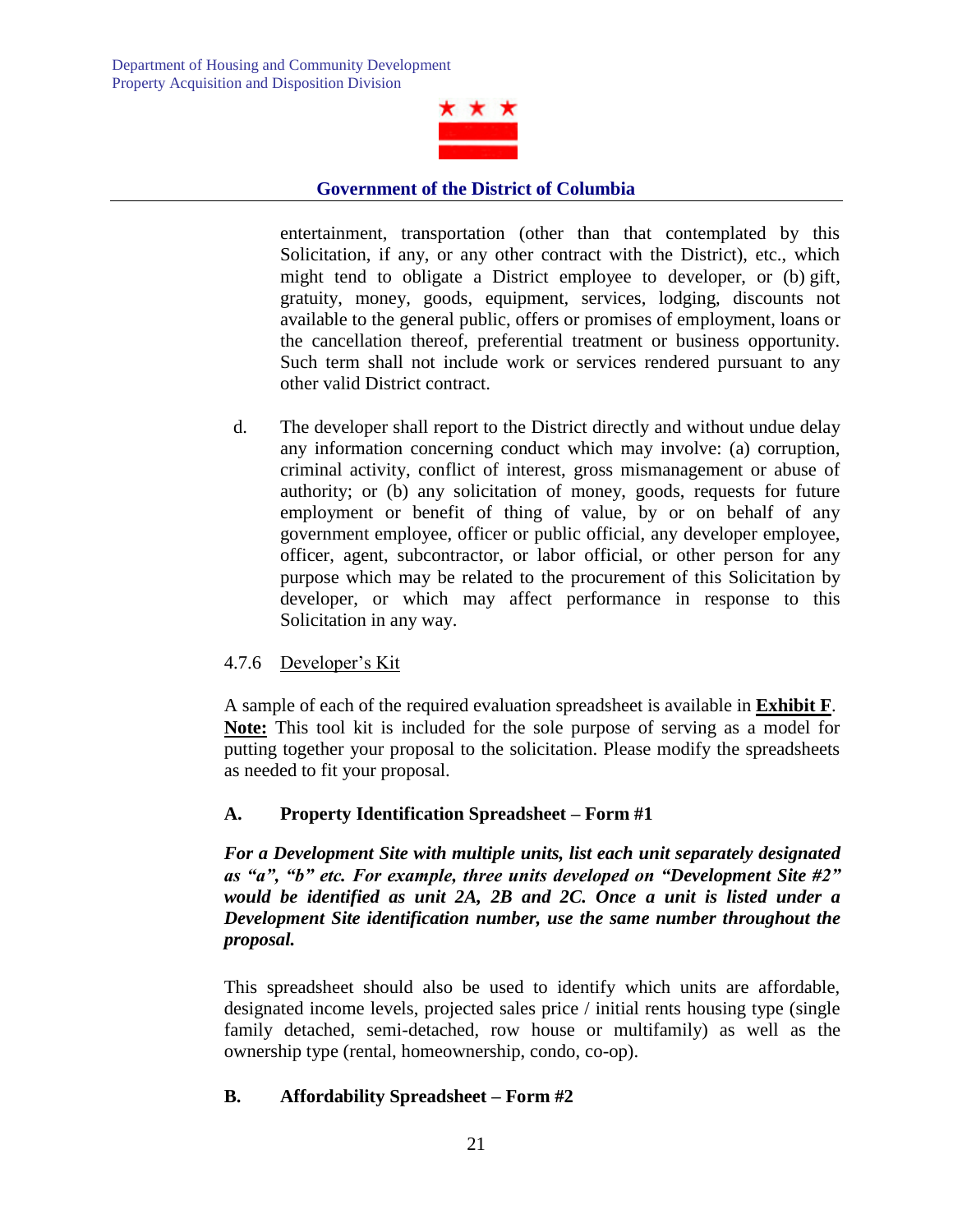

# **C. Development Timeline Spreadsheet – Form #3**

Please identify the projected month and year in which the following will occur: (1) permits obtained, and (2) closing on construction financing and marketing to the initial buyer. The timeline should take into account, where applicable, any board of zoning adjustments action required. PADD requires that whenever feasible, affordable units must be constructed prior to constructing market rate units.

#### **D. Sources and Uses Spreadsheet – Form #4**

This spreadsheet is to be used to list project assumptions, sources and terms of funds available. A project budget is also included to document the uses.

# **E. Rental Operating Proforma – Form #5 –** Use as a guide

This form must be used if the developer proposes developing rental units. This form documents the net operating income and the developer's ability to pay for the Development site.

**Note**: A developer may submit their own pro forma model, so long as it includes at a minimum the information provided as applicable in **Forms #5 and #6**.

#### **F. Land Residual Spreadsheet – Form #6 –** Use as a guide

This spreadsheet is a summary of the overall project budget and documents the developer's ability to pay for the Development Site. Under certain limited circumstances, developers may be able to request a change in the initial sales price for the market rate units following the award of a Development Site. In these instances, if the revised Land Residual Spreadsheet shows an increase in the land residual, the District shall be entitled to fifty percent (50%) of the increase in the land residual at the time of sale if the developer receives prior written approval for a revised initial sales price. PADD will exempt any property bought at the fair market value from any sharing of future increased profits or land residual.

After the award of properties, PADD will not approve sales price increases for any affordable units, unless the AMI has been adjusted during the period of the solicitation submission and review.

**Note**: A developer may submit their own pro forma model, so long as it includes at a minimum the information provided as applicable in **Forms #5 and #6**.

# **G. PADD Residential Design & Performance Standards – Form #7**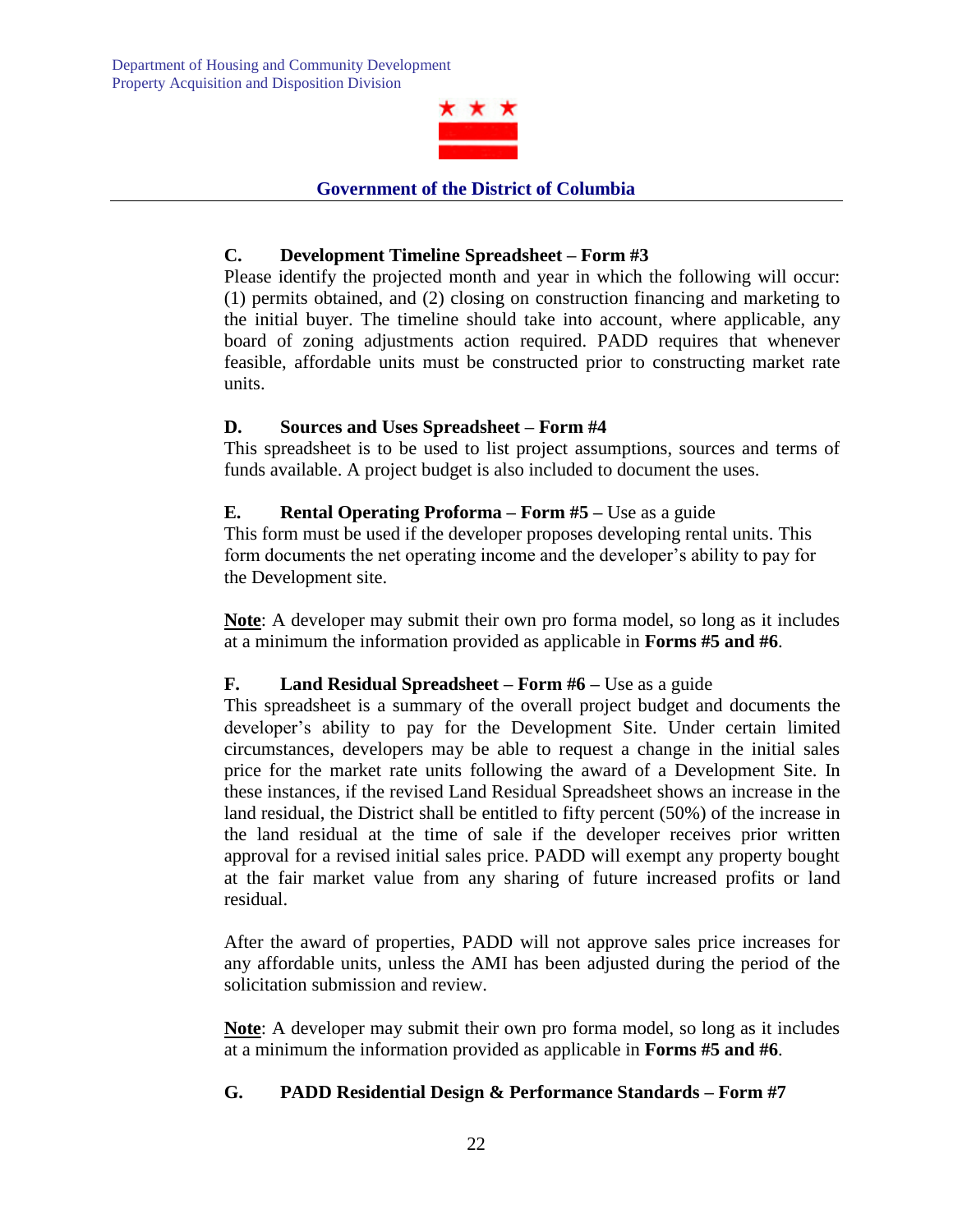

Please identify the level of finish, equipment, appliances, and products to be used in the development.

# **H. Summary of Projects – Form #8**

Provide details of projects currently under construction, including original and estimated start dates, estimated completion date, project scope, and estimated cost.

# **I**. **Checklist to satisfy Green Communities Criteria, 2008 – Form #9A (if applicable)**

A guide to complete the checklist is attached in the Developer's Kit. For more information, please go to [www.greencommunitiesonline.org](http://www.greencommunitiesonline.org/).

# **J. Green Development Plan, 2008 – Form #9B (if applicable)**

This form must be used to document the design charrette**.** For more information, please go to [www.greencommunitiesonline.org](http://www.greencommunitiesonline.org/).

**Note:** Offerors must provide evidence of compliance with the District of Columbia's Green Building Act of 2006, as well as any LEED certification requirements for the construction, rehabilitation, or renovation of District public assets, as applicable.

#### 5 **Developer Submissions**

#### 5.1 Pre-Offer Procedures

- A pre-bid meeting will be held in accordance with the schedule in Section 5.4. For those who intend to respond to this Solicitation, attendance at the pre-bid meeting is strongly encouraged. The purpose of this meeting is to provide a forum for all concerned parties to discuss the Development Sites and to network with PADD and other real estate professionals. In the event that any discussions or questions at the preproposal conference require official additions, deletions, or clarifications of this Solicitation, or any other document, PADD, in its sole discretion, will address such revisions in writing and make such revised Solicitation available at PADD's offices and on the DHCD website.
- Any developer that wants to visit any Properties or Development Sites prior to the date of submission must sign and return the Right of Entry Agreement attached hereto as **Exhibit E** (the "**Right of Entry**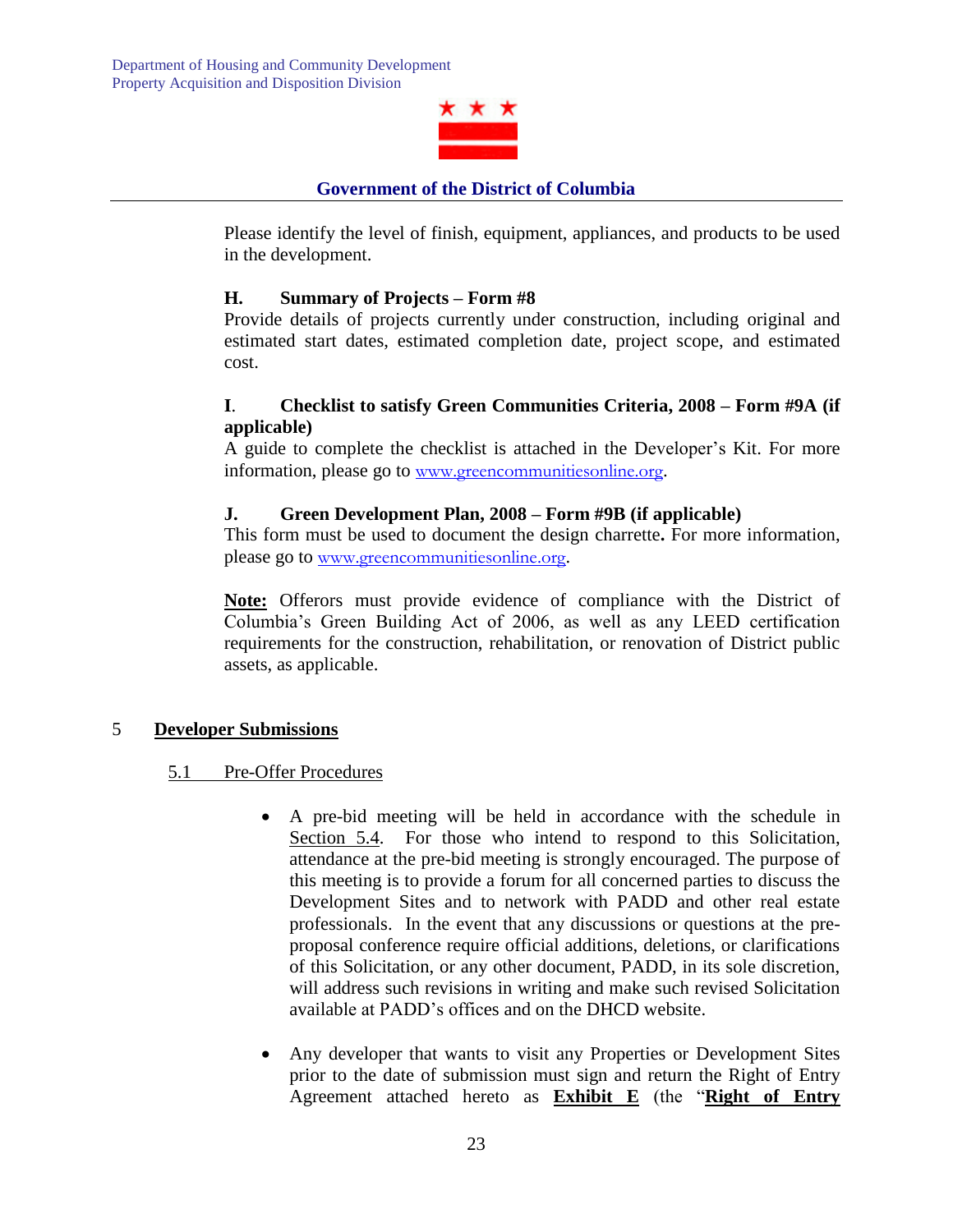

**Agreement**"). Any site visits to a Property or Development Site must be in accordance with the Right of Entry Agreement and the developer must inform PADD prior to accessing the properties. Developer shall conduct any inspection activities in accordance with the Right of Entry Agreement and shall hold PADD and the District harmless from and against any and all liabilities, actions, claims, suits, losses, judgments and damages caused by entry onto the Properties. Please note that the Right of Entry Agreement terminates at\_3 p.m. on October 1, 2013, after which time no developer shall have any right to visit any Property or Development Site in connection with this Solicitation.

- 5.1.2 Offers shall be submitted as follows:
- a. Developers shall respond to each item included in this Section 5 in the order it is presented below and separate each item with tabs marked to indicate the section number. Developers should include site plans, tables, charts, and any other applicable documents, to the extent possible.
- b. At a minimum, Offers for each Development Site should address all of the submission requirements listed in Section 5 and stated in this Solicitation. Offers submitted without addressing all such items may be deemed incomplete and therefore, may be rejected and withdrawn from consideration.
- c. All Offers shall be typed in 12-point font on  $8\frac{1}{2}$ " x 11" standard letter-size paper, bound on the long side, with material on one side only and tabs to separate sections.
- d. Each Offer shall not exceed 25 pages, not including credit references, LOIs, renderings, excel-based worksheets/models, tables, charts, etc.
- e. Offer materials will not be returned.

f. Four (4) printed, bounded copies of each Offer must be submitted along with an electronic copy (a complete PDF File) along with the Developer Kit on compact disc (CD) to PADD at the address below by **October 11, 2013 (the "Submission Date")**:

> Housing Resource Center, Ground Floor Department of Housing and Community Development 1800 Martin Luther King Avenue, SE, 3rd Floor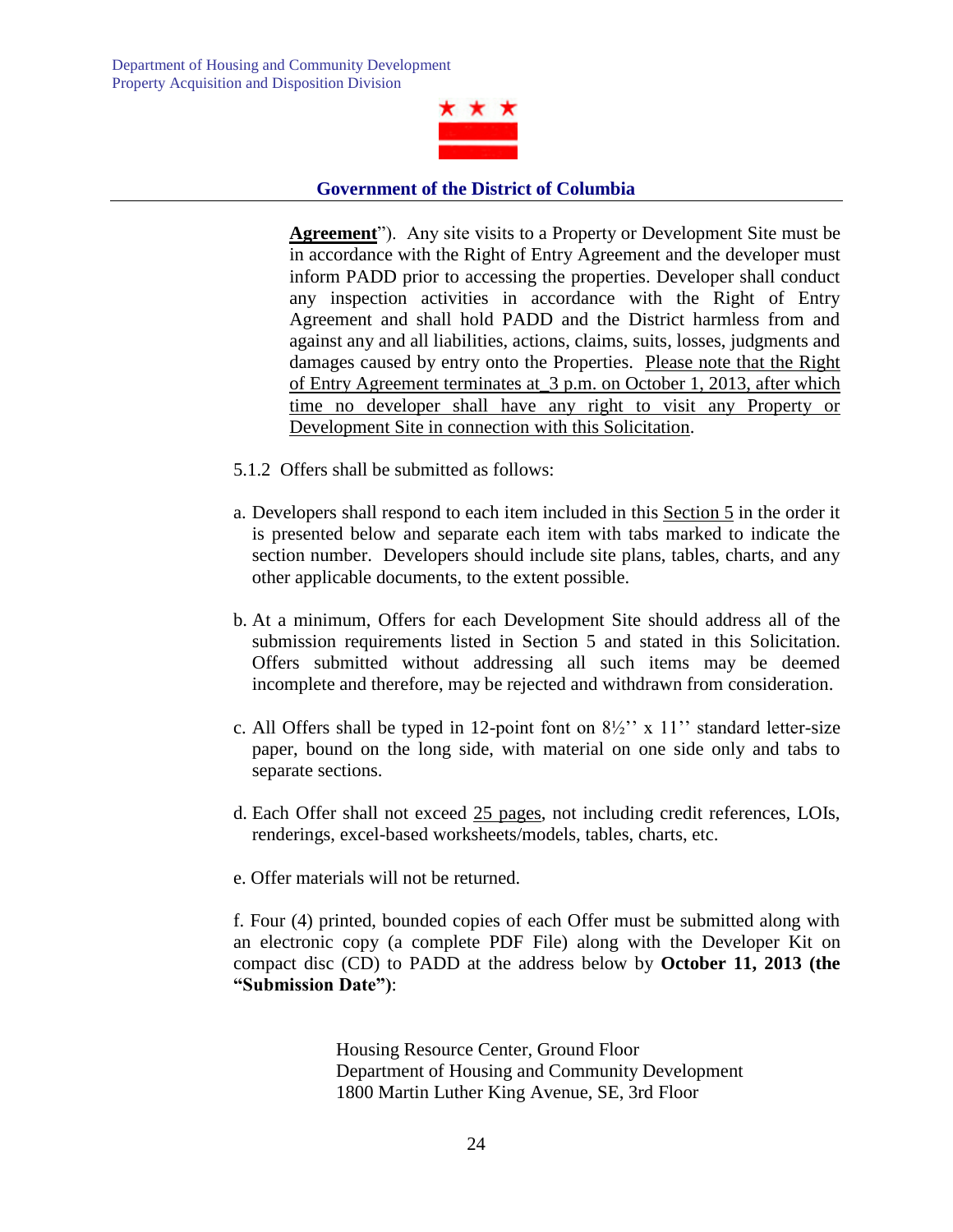

Washington, DC 20020 202-478-1355 (office) 202-654-6161 (fax) Attn: Adarsh Hathi

#### No Solicitation shall be accepted after 3:00 p.m. on the Submission Date. There will be no exceptions to this policy.

- 5.1.3 While the District, through PADD, may enter into negotiations with one or more developers based on offers submitted in response to this Solicitation, this Solicitation does not commit PADD or the District to select any developer or to enter into negotiations with any developers that may respond. The District reserves the right to reject any Offer it deems incomplete or unresponsive to the submission requirements, to amend this Solicitation or to reject all Offers and re-issue a Solicitation at a later date at its sole discretion.
- 5.1.4 After review of one or more Offers, the District may request submission of additional information from some or all of the developers, within the District's sole discretion.
- 5.1.5 Team members may participate in submissions from more than one developer. If a developer wishes to change the composition of the proposed development team at any time in the selection process after it has submitted its offer to the District, the developer must notify the District in writing. The District reserves the right to evaluate the proposed change to the development team and eliminate the developer from further consideration. The District will require similar notification and approval rights of any change to the development team following the award.

#### 5.2 Selection Process and Evaluation Team

 PADD will determine in its sole discretion whether each Offer received in response to this Solicitation is complete according to the guidelines set forth herein (a "**Responsive Offer**"). Any developer that submits an incomplete and unresponsive Offer will be notified by PADD in writing after the submission deadline. The decision of PADD in this regard is final and will be explained to the developer upon request.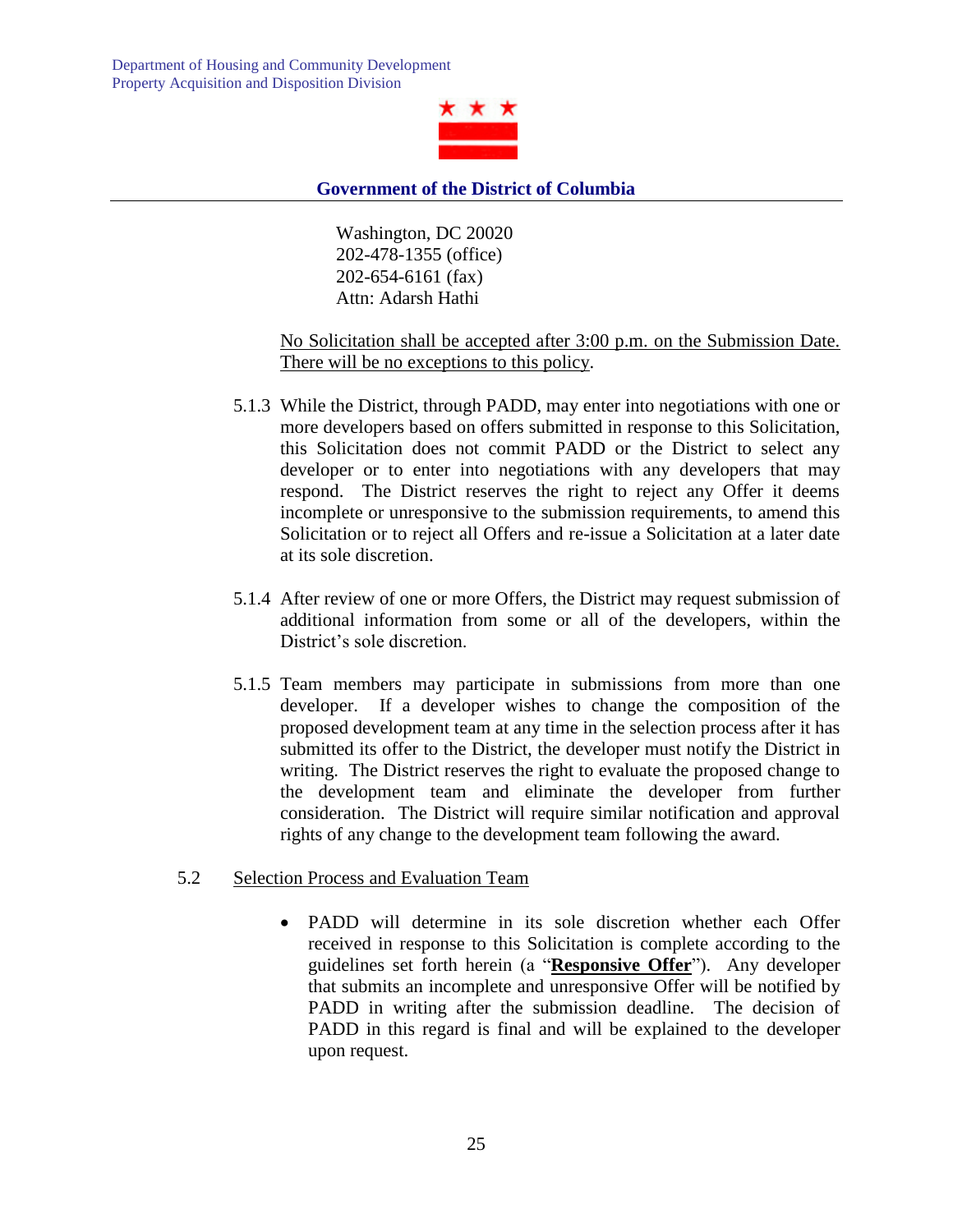

- A selection panel selected by PADD will be established to review and evaluate the Responsive Offers and to select one or more of the Responsive Offers.
- The selection panel will evaluate each Responsive Offer based on the information requested in this Solicitation. The selection panel may in its sole discretion request that one or more developers modify their Offers, provide additional information or provide a "best and final offer" for the selection panel's review.
- Once the selection panel has selected the winning developer(s), it will inform PADD and the Director of DHCD of its recommendations. Once the Director has approved the decision of the selection panel, PADD will notify the selected developer(s).
- Once an Offer has been accepted and the developer has been selected and notified by PADD, the selected developer may not withdraw its Offer. Any selected developer that elects to withdraw an accepted Offer will be precluded from responding to and applying for any DHCD requests for proposals and/or solicitations for a period of one (1) year. Such penalty period shall run one (1) year from the date of withdrawal.

#### 5.3 Proposal submission and Selection Process Timetable

 PADD shall select the winning Offer within forty five (45) days of the submission deadline and notify the selected developer by award letter. The selection process will follow the schedule outlined below. All offers must be submitted to PADD by **3.00 p.m**. **Wednesday, October 11 , 2013**.

| <b>Action</b>              | <b>Development Site Award Timeline</b>         |
|----------------------------|------------------------------------------------|
| <b>Release Date</b>        | Thursday, July 11, 2013                        |
| Pre-Bid Meeting            | Wednesday, Aug $21$ , 2013, 11 am at DHCD, 1st |
|                            | Floor conference room                          |
| <b>Submission Deadline</b> | Friday, October 11, 2013, 3pm                  |

These above-referenced dates are estimated timelines and shall not be binding on PADD or District.

5.4 Pre-offer Conference, Questions and Further Information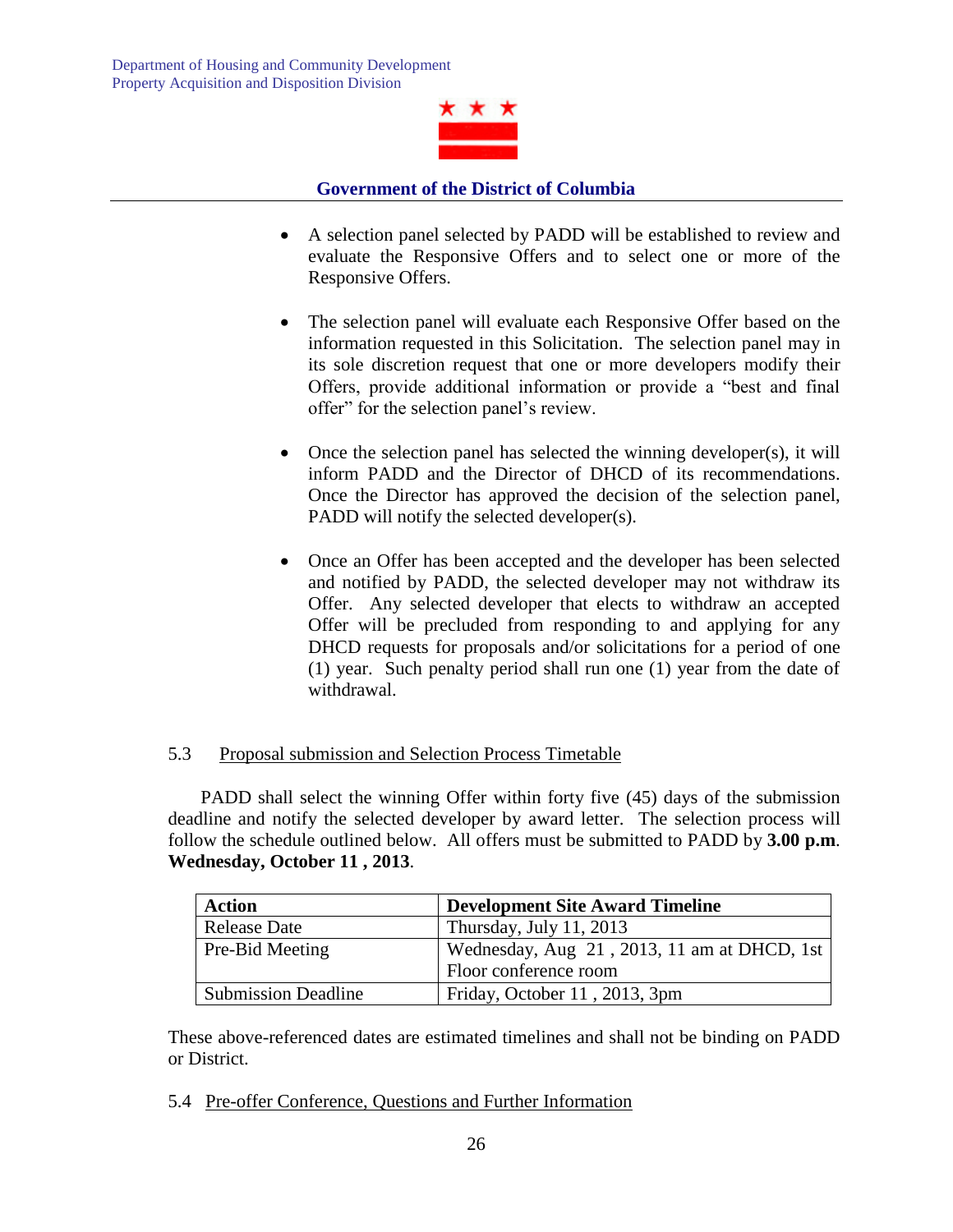

Any questions regarding this Solicitation should be submitted in writing via e-mail to [Adarsh.Hathi@dc.gov](mailto:Adarsh.Hathi@dc.gov) or fax to 202-645-6727. Responses to questions and other clarifications will be emailed to all developers and posted on the DHCD website.

# 5.5 Award

- Following receipt of notification from the District of the selection, the selected Offeror shall execute another right of entry agreement with the District to allow the selected Offeror to begin due diligence and sites studies.
- The District, through DHCD, and the selected Offeror shall execute a conditional property disposition agreement ("PDA") which shall incorporate the requirements contained in the Solicitation, the minimum term sheet, and such other terms as may be required by DHCD or may be agreed upon by DHCD and the selected Offeror. The sole condition of the PDA shall be the satisfaction of a public hearing requirement on the award which shall take place within approximately forty five (45) days after the execution of the conditional PDA. After the public hearing is held and the CBE and First Source requirements are met, the conditional PDA shall no longer be conditional and shall be in full force and effect.
- If DHCD and the selected Offeror are unable to execute a conditional PDA within seven (7) business days after Offerors receipt of notification of selection, DHCD, in its sole and absolute discretion, may terminate negotiations and select a different Offeror from among the Offerors who submitted offers to the Solicitation, or reissue this Solicitation or take such other measures as it deems reasonable or appropriate.
- If DHCD terminates negotiations, DHCD shall be entitled to pursue any and all legal and equitable remedies available.
- Upon full execution of the PDA, the developer shall submit to the District an initial deposit of ten percent (10%) of the purchase price. The initial deposit shall secure the developer's performance under the PDA and will be held by the District and applied to the purchase price at closing on the Development Site. At the time of closing, the developer shall provide the District with a Performance Letter of Credit (as defined below).

The Performance Letter of Credit is an amount of money equal to the lesser of either: (i) 5% of the cost of the improvements, or (ii) \$250,000, in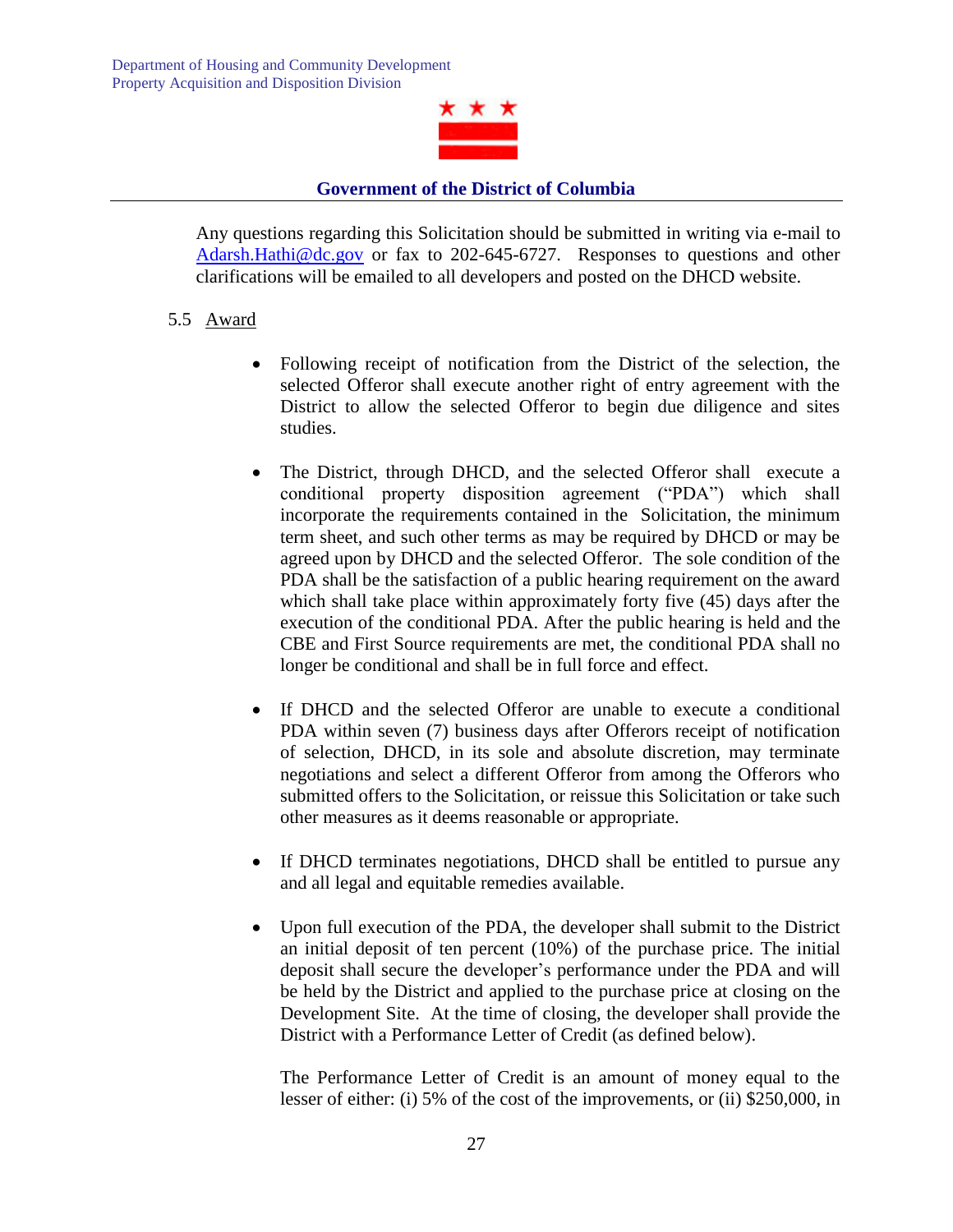

the form of any of the following: a letter of credit from a reputable bank, a payment and performance bond from a reputable surety company, or a cash reserve to be held in escrow by a title company chosen by the District, to secure the developer's performance of its obligations under the Construction Covenant in the form attached to the PDA. The District shall also require that an affiliate of the developer, approved by the District, execute a Development and Completion Guaranty in the form attached to the PDA guaranteeing the completion of the Project in accordance with the Construction Covenant.

- A developer shall be expected to close on a Development Site no later than forty-five (45) days after the satisfaction of the public hearing condition pursuant to the PDA. Closing for the Property shall occur only after all the zoning approvals and building permits have been obtained.
- The developer shall be expected to complete construction within 24 months of closing on the acquisition of the Property or Development Site, unless special circumstances such as the Board of Zoning Adjustment ("BZA") requirements dictate a longer period.

#### **6 Reservation of Rights and Miscellaneous Provisions**

#### 6.1 District Reservations

The District reserves the right to:

- Cancel or withdraw the Solicitation prior to or after the submission deadline;
- Modify or issue clarifications to the Solicitation prior to the submission deadline;
- Reject any submission it deems incomplete or unresponsive to the submission requirements;
- Consider a submission that is incomplete or unresponsive to the submission requirements:
- Reject all submissions that are submitted under the Solicitation for any reason; and,
- **Modify the deadline for submissions or other actions.**

The District may exercise one or more of these rights, in its sole discretion, as it may deem necessary, appropriate, or beneficial to the District.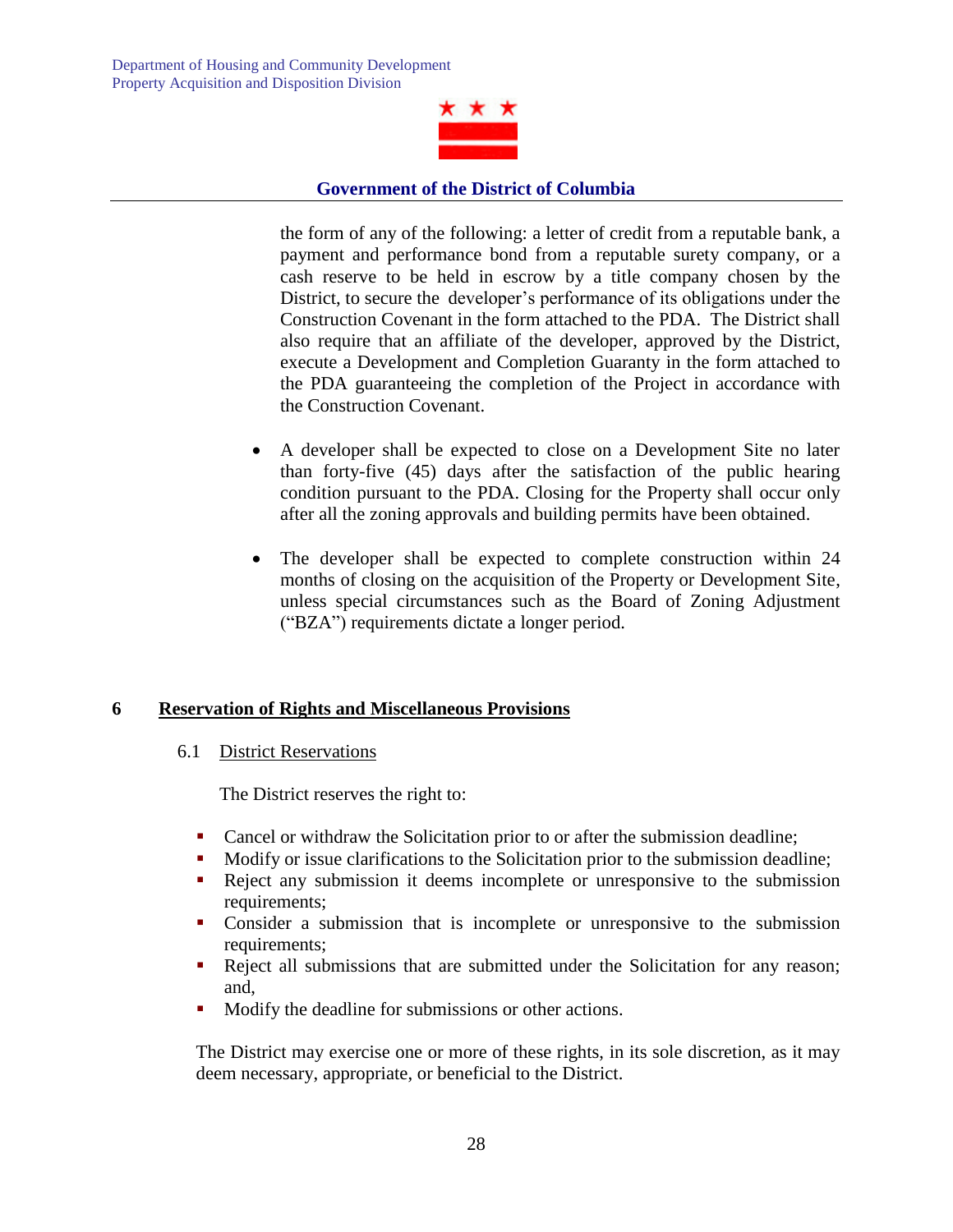

#### 6.2 Notice of Modifications

The District shall post on its website [\(http://dhcd.dc.gov\)](http://dhcd.dc.gov/) notices or information regarding cancellations, withdrawals, modifications to deadlines, and other modifications to this Solicitation. Developers shall have an obligation to check the website for any such notices and information and the District shall have no duty to provide direct notice to developers.

#### 6.3 Changes in Developer Information

If information provided in a submission changes (e.g., change or addition to any of the developer's team members or new financial information), the developer shall provide updated information in the same format for the appropriate section of the Solicitation and the District may consider the modified submission. Developer may not change the composition of its team at any time without the District's prior written approval, in its sole discretion, provided; however, that nothing shall prohibit shortlisted developer teams from (i) adding new CBE parties to their teams or (ii) increasing the level of CBE equity participation on their teams.

#### 6.4 Ownership and Use of Offers

All Offers shall be the property of the District. The District may use any and all ideas in any Offer, whether the Offer is selected or rejected.

#### 6.5 Restricted Communications

Upon release of this Solicitation and until selection of a developer, developers shall not communicate with PADD staff about the Solicitation or issues related to the Solicitation except as authorized in this Solicitation.

#### 6.6 Non-Binding

The selection by the District of a developer indicates only an intent by the District to negotiate with the developer and the selection does not (i) constitute a commitment by the District to execute any agreement with the developer or (ii) confer onto developer any property right, interest or expectancy.

#### 6.7 Confidentiality

6.7.1 Offers and all other information submitted in response to this Solicitation are subject to the District's Freedom of Information Act ("**FOIA**") under D.C. Code § 2-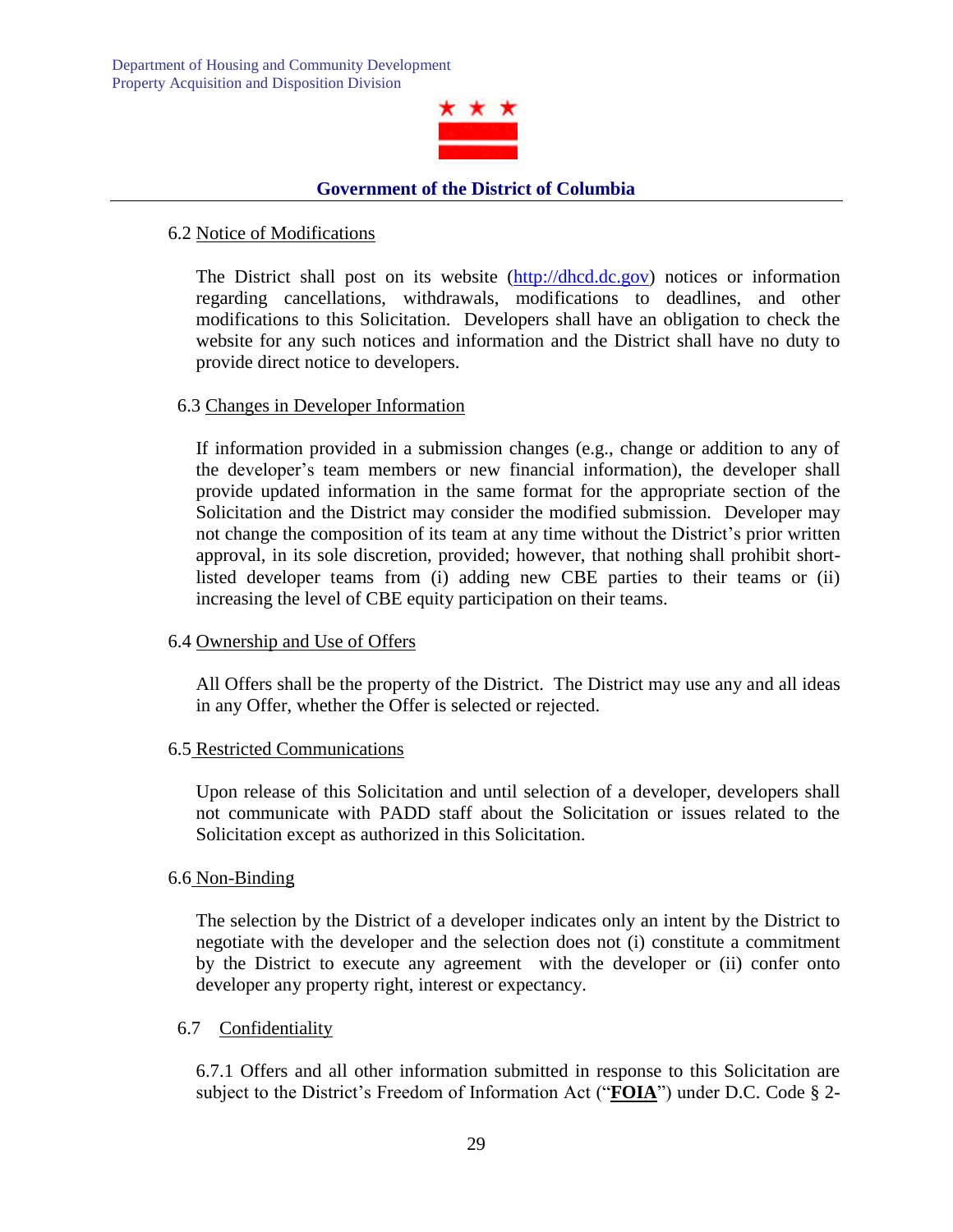

531 et seq., (2008 Supp.), which generally mandates the disclosure of documents in the possession of the District upon the request of any person, unless the content of the document falls within a specific exemption category. Section 2-534 of the D.C. Code states that information may be exempt from disclosure, if it is "trade secrets and commercial or financial information obtained from outside the government, to the extent that disclosure would result in substantial harm to the competitive position of the person from whom the information was obtained."

6.7.2 If a developer provides information that it believes is exempt from mandatory disclosure under FOIA, the developer shall include the following legend on the title page of the submission:

# **THIS PROPOSAL CONTAINS INFORMATION THAT IS EXEMPT FROM MANDATORY DISCLOSURE UNDER THE DISTRICT'S FREEDOM OF INFORMATION ACT ("FOIA").**

In addition, on each page that contains information that the developer believes is exempt from mandatory disclosure under FOIA, the developer shall include the following separate legend:

# **THIS PAGE CONTAINS INFORMATION THAT IS EXEMPT FROM MANDATORY DISCLOSURE UNDER THE DISTRICT'S FREEDOM OF INFORMATION ACT ("FOIA").**

On each such page, the developer shall also specify the exempt information and shall state the exemption category within which it believes the information falls.

PADD has the right to independently determine whether the information designated by the developer is exempt from mandatory disclosure, and shall comply with all applicable FOIA laws and court orders regarding the disclosure of any information that is determined not to be exempt. Moreover, exempt information may be disclosed by PADD, at its discretion, unless otherwise prohibited by law, and the District shall have no liability related to such disclosure.

#### 6.8 Non-Liability

By participating in the Solicitation process, the developer agrees to hold the District, its officers, employees, agents, representatives, and consultants harmless from all claims, liabilities, and costs related to all aspects of this Solicitation, including but not limited to any costs of rezoning, site studies, appraisals, or surveys.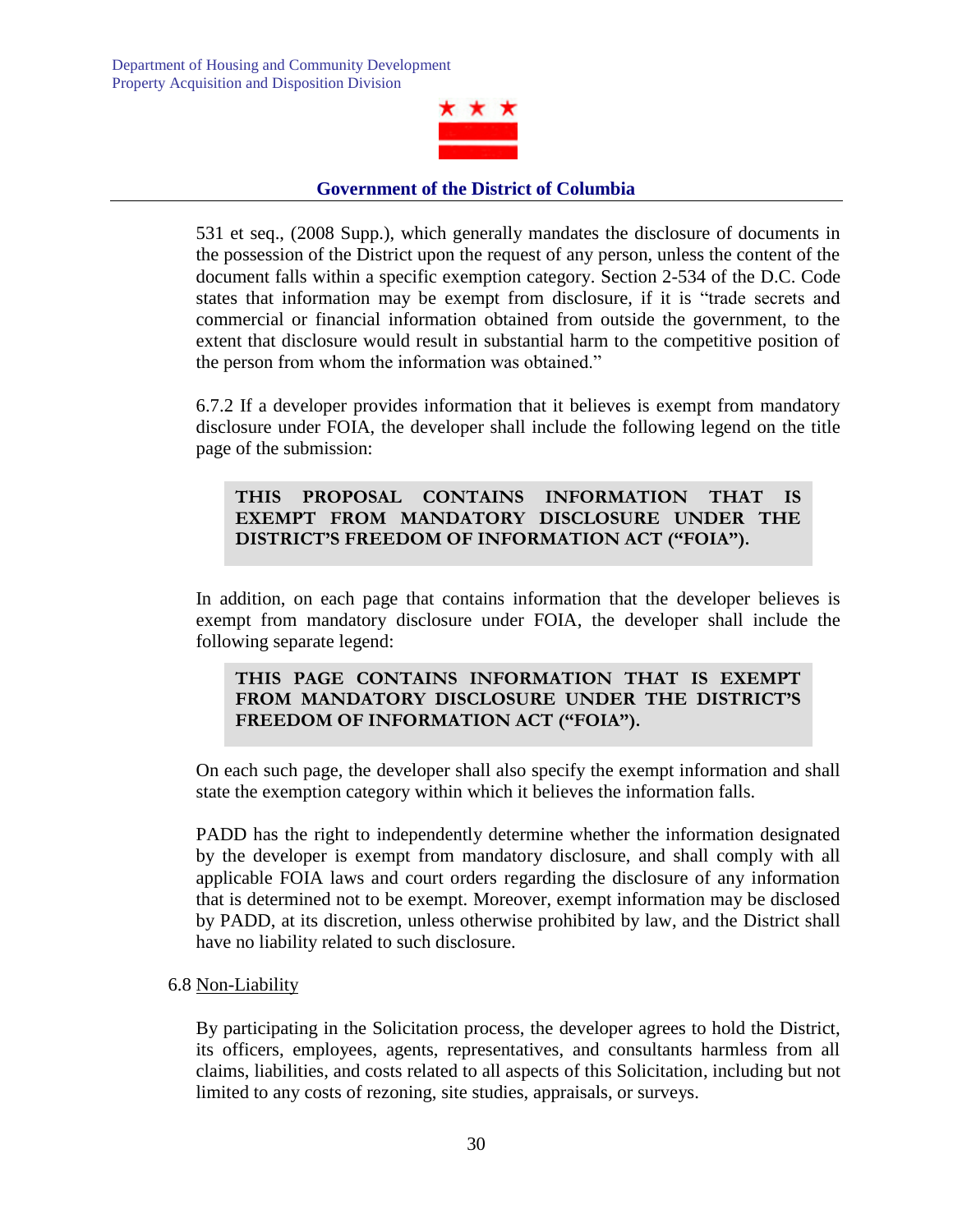

# 6.9 Other Limiting Conditions

- The Project is expected to "stand alone," thus, the developer is prohibited from cross collateralizing and cross defaulting the project with any other assets. Moreover, the developer is prohibited from assigning, pledging, hypothecating or otherwise transferring its interest in the ownership of the Project in part, or in its entirety, without prior written District approval. Any additional debt shall require prior written District approval.
- Under no circumstances shall the District be liable for any real estate brokerage commissions, finder's fees or other forms of compensation related in any way to activities undertaken by any person as a result of this Solicitation.
- The District has the right to begin negotiations with the next preferred developer in the event that a PDA cannot be executed within the allotted period of negotiations with a prior selected developer. The District may terminate such negotiations if the developer introduces comments or changes to a PDA that are inconsistent with previously submitted offer materials.
- The District fully expects and requires that the selected developer will not alter the proposed Project, including its proposed construction schedule and process. However, should certain deteriorating market conditions warrant a Project alteration, the District, in its sole discretion, may authorize such an alteration. As a general matter, the District will consider such alterations, if it believes such market conditions would impact all other developers that submitted offers in response to this Solicitation.
- The District reserves the right to memorialize modifications to any proposal in a written agreement between the District and developer where such modifications arise in the course of best and final negotiations between the parties.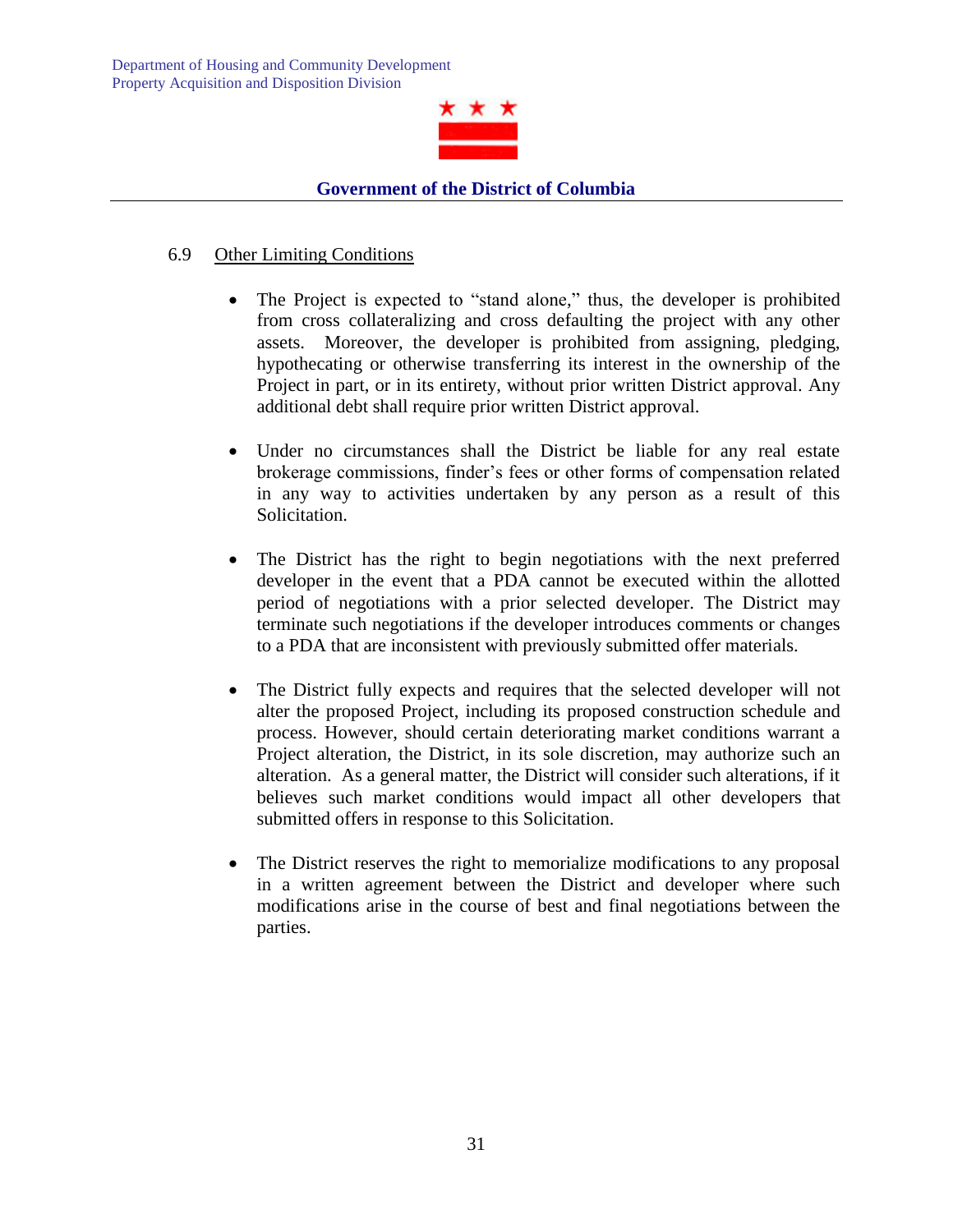

- Developers are hereby advised that the District is subject to various laws, rules, policies and agreements that impose ethical constraints upon, among other situations: (i) current District employees and consultants with respect to developers (and members of their teams) on projects where such employee/consultant had "personal and substantial" participation or official responsibilities and (ii) current and former District employees and consultants with respect to post-employment restrictions.
- Members of developers (whether corporate or individual) are prohibited from conducting any negotiations for employment or consulting agreements (or other forms of financial benefits) with any current District employees/consultants who are "personally and substantially" participating on this Project or from hiring any such employees/consultants, during the conduct of this competition.
- Members of developers (whether corporate or individual) must disclose in their initial offers the names of employees (or consultants retained for this project) who, within the immediate past three years, were District employees/consultants. On a going forward basis, members of developers will be required to provide the District with notice of updates within five (5) days of any new hires/retained consultants.
- Failure to comply with either of these obligations may result, in the District's sole discretion, in the disqualification by developer from the solicitation or rescission of a selection or agreement with the District.
- Developers must immediately disclose the existence of any employment discussions or consulting agreements with or hiring of current District employees that occur contrary to the prohibition in section 5.9.7. Notwithstanding such disclosure, the District reserves the right to disqualify or rescind award to a company whose member(s) section 5.9.7.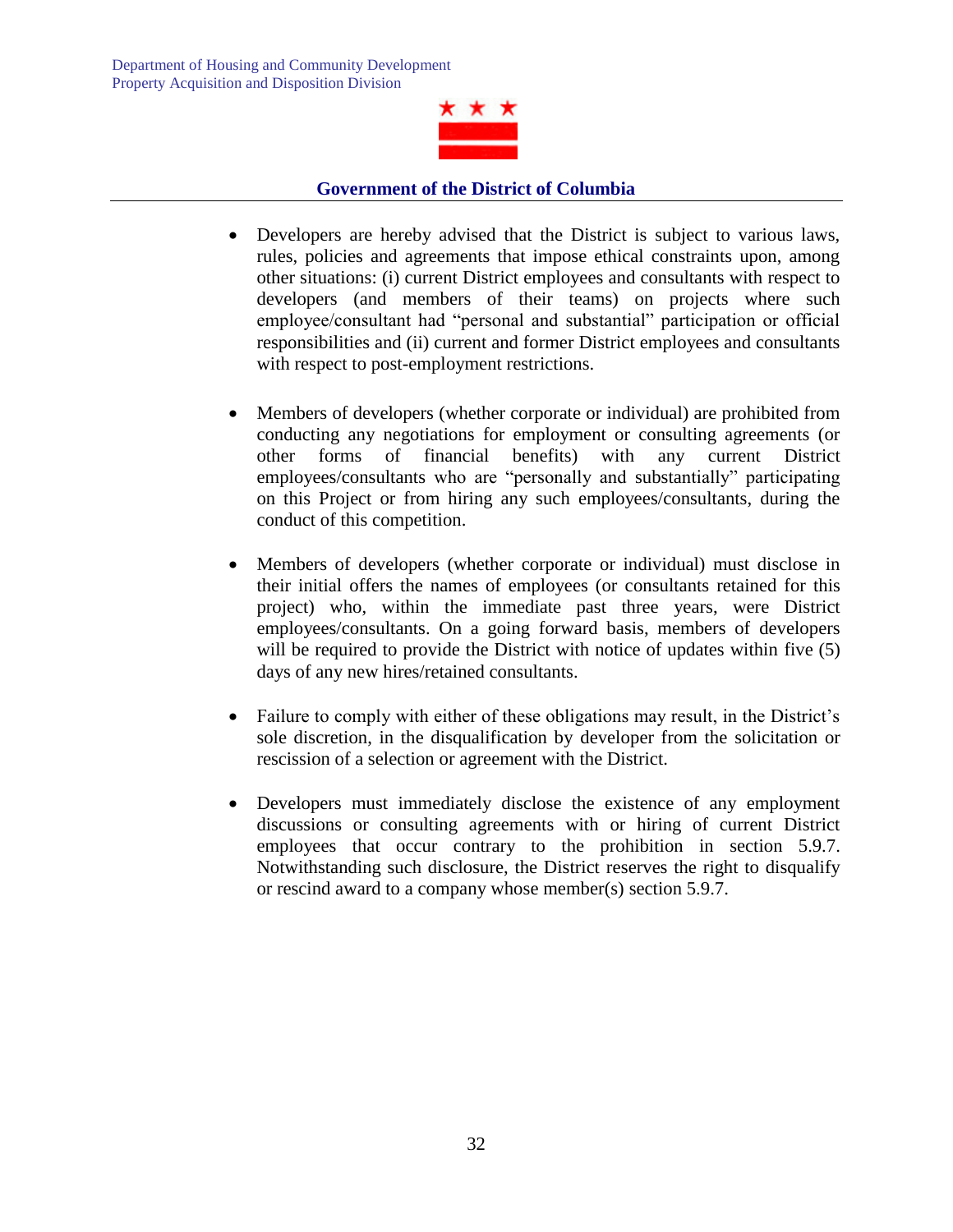

**Government of the District of Columbia**

# **Exhibit A**

# **PROPERTY DISPOSITION AGREEMENT**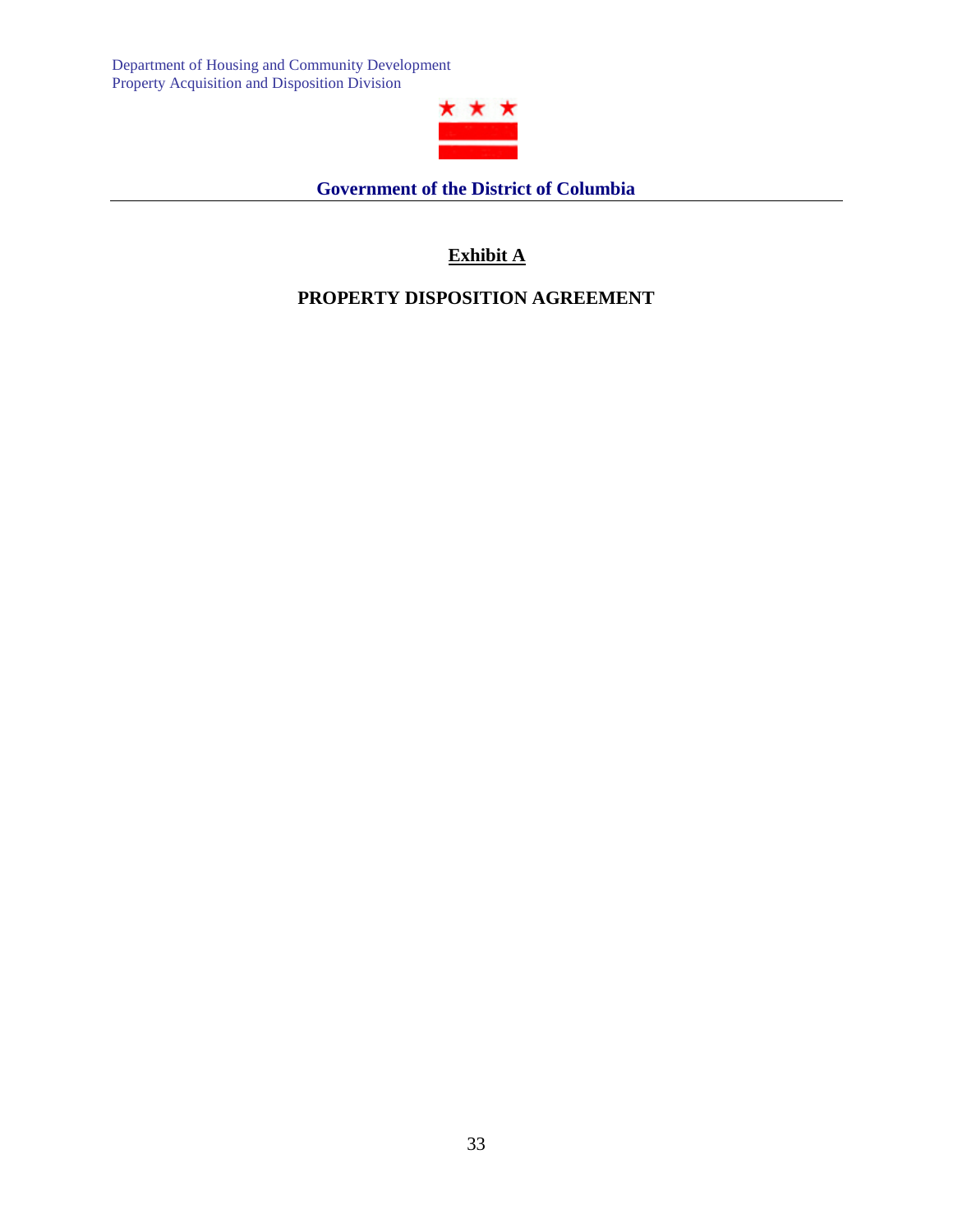

# **Exhibit B**

# **PROPERTY ACQUISITION AND DISPOSITION DIVISION RESIDENTIAL DESIGN & PERFORMANCE STANDARDS**

# **I. Introduction**

The Property Acquisition and Disposition Division ("PADD") has developed design standards for new and renovation construction to ensure that all projects conform to current applicable regulations, and to promote good design quality within budget. For each project, the goal is to achieve the highest quality product within the cost constraints of the project.

Major goals of these design and generic specifications are to guide and encourage the creation of design standards that:

- Are compatible with and complementary to the surrounding neighborhood.
- Result in high quality, cost effective construction.
- Result in low maintenance costs and energy efficiency for homeowners and renters.
- Use interior and exterior space to enhance the quality of life of the residents and neighbors.

#### **II. Procedures**

For vacant and improved lots, developer shall provide a copy of the permitted set of plans for PADD review. Specifications for all equipment/appliances/products shall also be provided for review if not contained in the permit set of plans. Prior to settlement, a copy of the approved permitted set of plans shall be provided to PADD.

#### **III. Guidelines**

Developers are responsible for and must be in compliance with all applicable regulatory requirements. PADD will not review projects for compliance with other regulations.

#### **IV. Building Permits and Codes**

It is the responsibility of the developer to be aware of and satisfy all local codes, regulations, ordinances, and to obtain all required authorizations, waivers, permits, etc., necessary to begin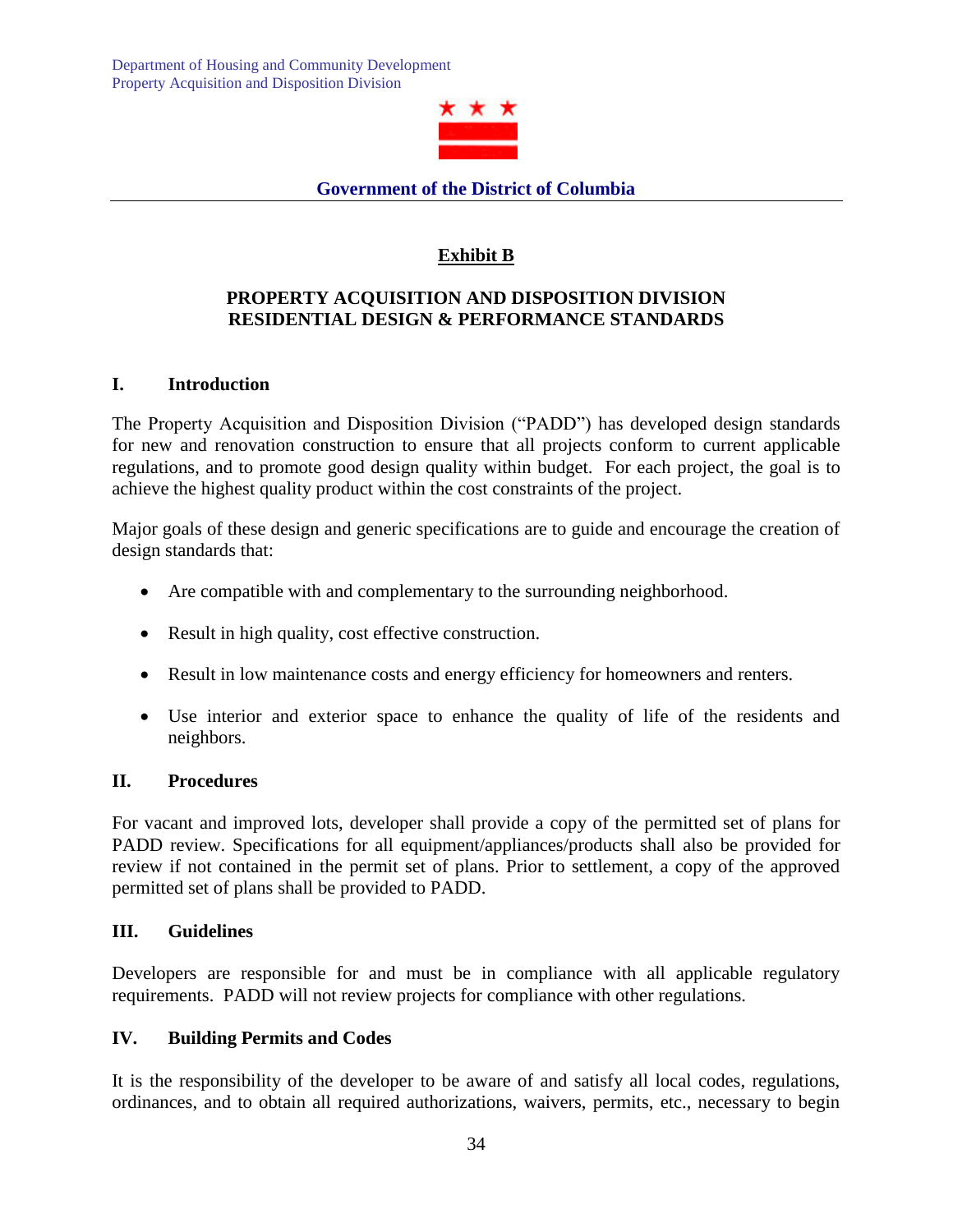

construction. Developer shall be responsible for applying for and obtaining any building permit(s) necessary for the project development, including any use and occupancy permit(s) when applicable. Developer shall furnish PADD with verification or approval from all agencies having jurisdiction and authority over the project.

# **V. Public Utilities**

For gas, water/sewer, and electrical services, the developer shall contact the various utility companies and departments to determine where service entrances to the property and building can be best made if additional service is required.

# **VI. General Energy Requirements**

All new buildings should be designed to meet the National Energy Five Star efficiency performance standard of 86, exceeding ASHRAE 90.1 by thirty (30%) percent or local energy codes, whichever is more stringent. Procedures used for this Five Star rating shall comply with National Home Energy Rating Systems guidelines. For additional information and a list of manufacturers who meet Energy Star requirements see contact information below.

- Energy Star Hotline: 1-888-STAR-YES (782-7937)
- Email: [info@energystat.gov](mailto:info@energystat.gov)
- Energy Star Site Map: [www.epa.gov/nrgystar/sitemap.html](http://www.epa.gov/nrgystar/sitemap.html)

# **VII. Neighborhood Compatibility**

PADD will review all house designs and site plans for compatibility with the existing neighborhood. Prime areas of review will be the site of the building, building proportions, parking layouts, exterior detail and landscaping.

#### **VIII. Construction Site Security**

Developer shall be responsible for all construction site security. Developer shall maintain adequate site security for the properties, at all times, during the development stage through final completion of construction and the sale of the properties.

#### **IX. Public Sidewalks**

Developer shall maintain, repair and/or replace public sidewalks adjacent to the properties, during the development stage through final completion of construction and the sale of the properties.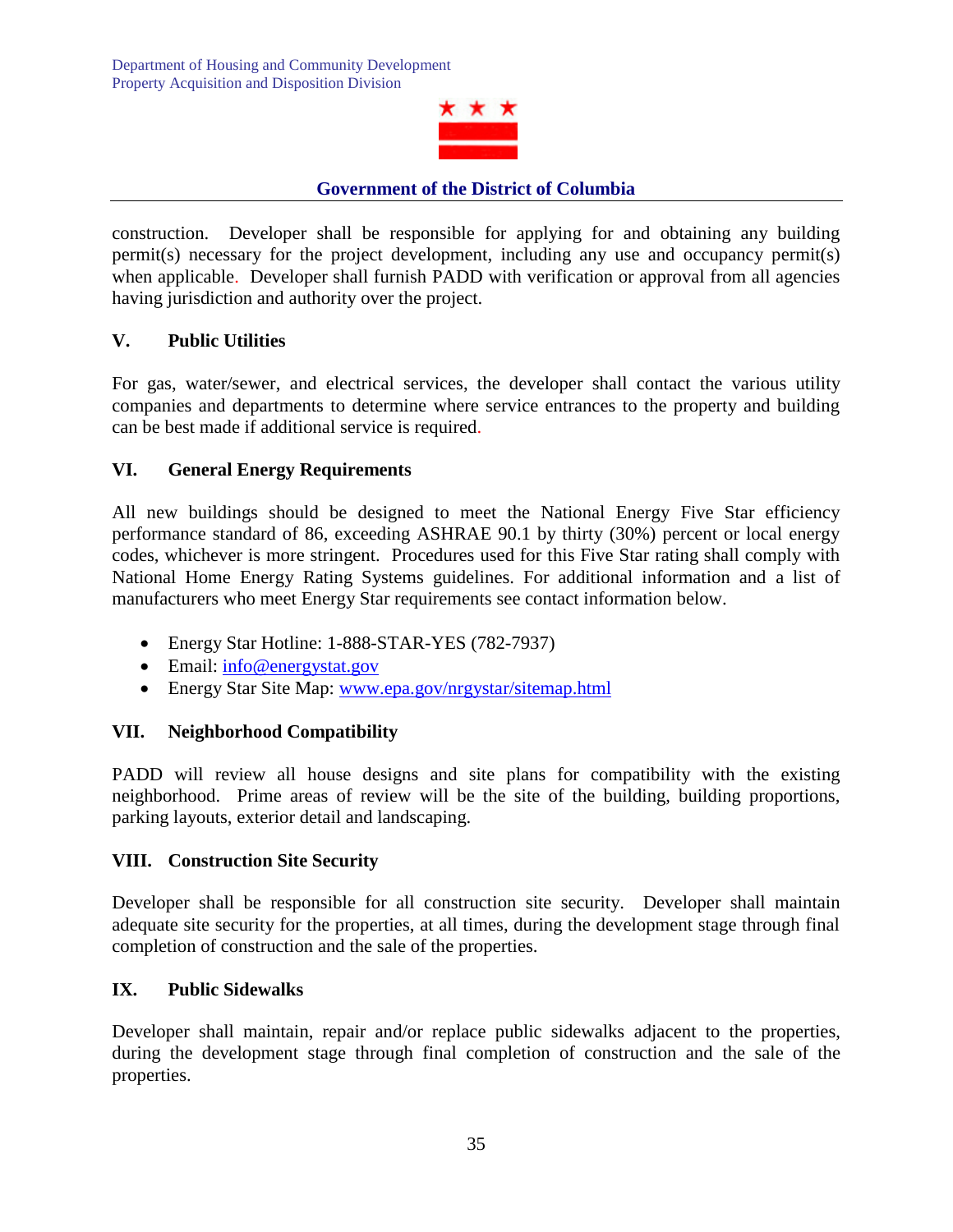

# **X. Performance Standards**

Green Building Standards: The District of Columbia is committed to sustainable development practices that maximize energy efficiency and provide healthy living environments. This is particularly true for residents of affordable housing developments who will benefit from lower monthly utility bills and improved health. An integrated design process incorporates sustainability up-front, uses a holistic and total-systems approach to the development process, and promotes good health and livability through the building's life cycle. The performance standards include certain mandatory "green design and construction" practices, including the use of the Green Communities Standards, 2008.

Quality Control: All inspections, test and other quality control measures required by the local jurisdiction or the contract documents shall be the responsibility of the developer. Developer shall provide PADD with copies of any test and/or inspection results.

Warranties: Upon any sale of the properties, developer shall provide the new owner copies of all warranties for materials and equipment. Developer shall warrant work for three (3) years from the date of sale of the properties. For new homes it is recommended that the developer provide a homeowner's warranty. The developer shall provide this information in a Homeowner's Warranty and Maintenance Book that includes the names, addresses, phone number and contact people for all sub-contractors whose work is being warranted.

Insulation: The insulation standard applies to all new construction and in the cases of rehabilitation, those areas where the space was exposed during rehabilitation. Basement insulation shall have an R-19 rating; roof and attic insulation shall have an R-30 rating; and exterior wall insulation shall have an R-21 rating.

Developer shall also provide insulation for exposed cold water pipes and water heater systems.

Roofing: Developer shall provide a twenty (20) year warranty for asphalt shingle roofs and at least a ten (10) year manufacturer's warranty for a built-up asphalt roof.

Exterior Doors: Wood doors must comply with AWI's Architectural Woodwork Quality Standards Illustrated. All glass-in doors shall be insulated.

Windows: Wood windows must be double-glazed with U-factor of .52 or lower with maximum solar heat gain of .60 or lower. Vinyl windows must be insulated and double-glazed. U-factors and solar heat gain same as wood windows.

Indoor Air Quality: Selected developers shall comply with the following requirements: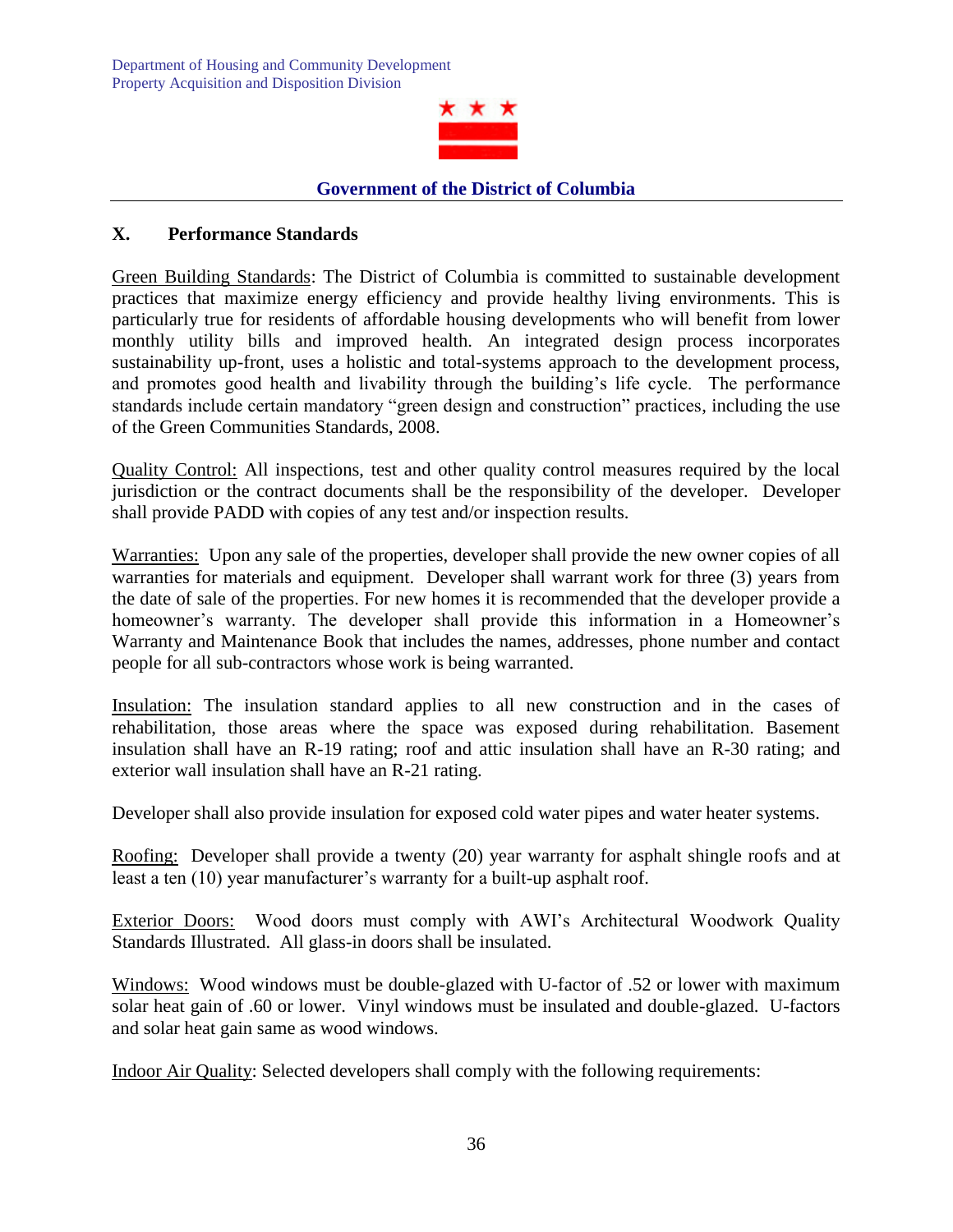

Use of low/no voc paints, adhesives and sealants; all adhesives must comply with Rule 1186 of the South Coast Air Quality Management District and sealants must comply with Regulation 8, Rule 51, of the Bay Area Air Quality Management District.

- Installation of Green Label Certified Floor Coverings.
- Ventilation system must provide a minimum of 15 cubic feet per minute of fresh air per occupant.
- Installation of carbon monoxide detectors.
- Installation of Energy Star-labeled bathroom exhaust fans, with access to an exterior exhaust system and equipped with a humidity sensor or timer, or have continuous operation.
- Installation of Energy Star-labeled kitchen power vented exhaust fans or range hoods with access to an exterior exhaust system.
- Installation of clothes dryer exhaust with direct exterior exhaust system.
- Developer shall use lead-safe work practices during any renovation, remodeling, painting and demolition for all properties built prior to 1978.

Standards can be found at [www.greenseal.org/standards/paints.htm](http://www.greenseal.org/standards/paints.htm)

Appliances: Developer shall equip all units with Energy Star rated appliances, with a design score of at least 86. Developer shall equip each affordable dwelling unit with the following new appliances: a range (gas or electric); frost-free refrigerator/freezer; range hood (vented or nonvented); and garbage disposal. Optional equipment: dishwasher, washer/dryer, and trash compactor.

Sump Pumps: Recommended. If not provided, developer shall provide a detailed explanation outlining why sump pumps are not included.

Water Heaters: Developers shall use tankless hot water heaters or install conventional water heaters in rooms with drains or catch pans piped to the exterior of the dwelling and with nonwater sensitive floor coverings. Developer shall use a gas or electric fired 40-gallon "energy saver" water heater with a minimum 5 year warranty and energy factor of .92 or better.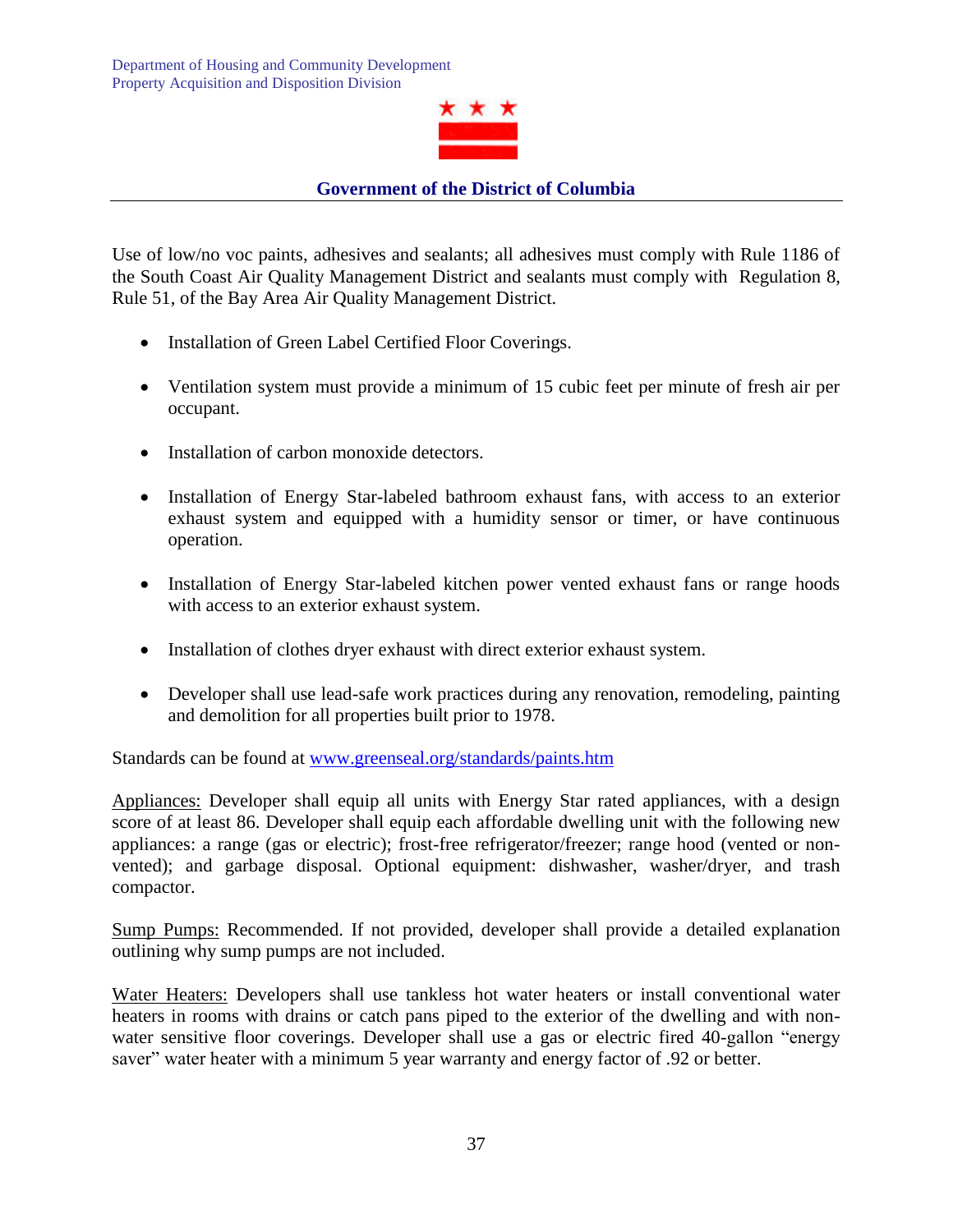

Plumbing Fixtures: Install water-conversation fixtures with the following specifications for all new and replacement plumbing fixtures:

- Toilets: 1.6 GPF (gallons per flush or better)
- Showerheads: 2.0 GPM (gallons per minute) or better
- Kitchen Faucets 2.0 GPM or better
- Bathroom Faucets: 2.0 GPM or better

Use of Low Impact Development methods such as rain gardens, rain barrels, pervious paving, and green roofs, etc

Furnaces: Minimum 90 AFUE or greater, central air minimum efficiency level of 12 SEER.

Electrical: Provide minimum 100 amps, single-phase 110/220 volt, 3-wire electrical service with 100amp, 20-breaker panel.

Smoke Detectors: As per code with battery back up.

Lighting: Install Energy-Star labeled lighting fixtures or Energy Start Advanced Lighting Package in all interior units, and use Energy Start or high efficiency commercial grade fixtures in all commercial areas and outdoors. Developer shall also install daylight sensors or timers on all outdoor lighting (where applicable) and individual or sub-metered electrical meters (where applicable).

Water Drainage: Developer shall provide drainage of water to the lowest level of concrete away from windows, walls and foundations. Foundation walls should be carefully waterproofed on the exterior to avoid moisture migration.

Waste: Recycle construction debris & demolition materials, where appropriate.

Integrated Pest Management: Developer shall seal all wall, floor and joint penetrations to prevent pest entry. Provide rodent and corrosion proof screens (e.g. cooper or stainless steel mesh) for large openings.

Materials:  $>25\%$  of materials shall consist of renewable or recycled content. For more information about high-performance sustainable design & construction practices contact the District's Office of Planning at (202) 442-7600.

Additional information on sustainable residential development can be found at [www.greencommunitiesonline.org.](http://www.greencommunitiesonline.org/)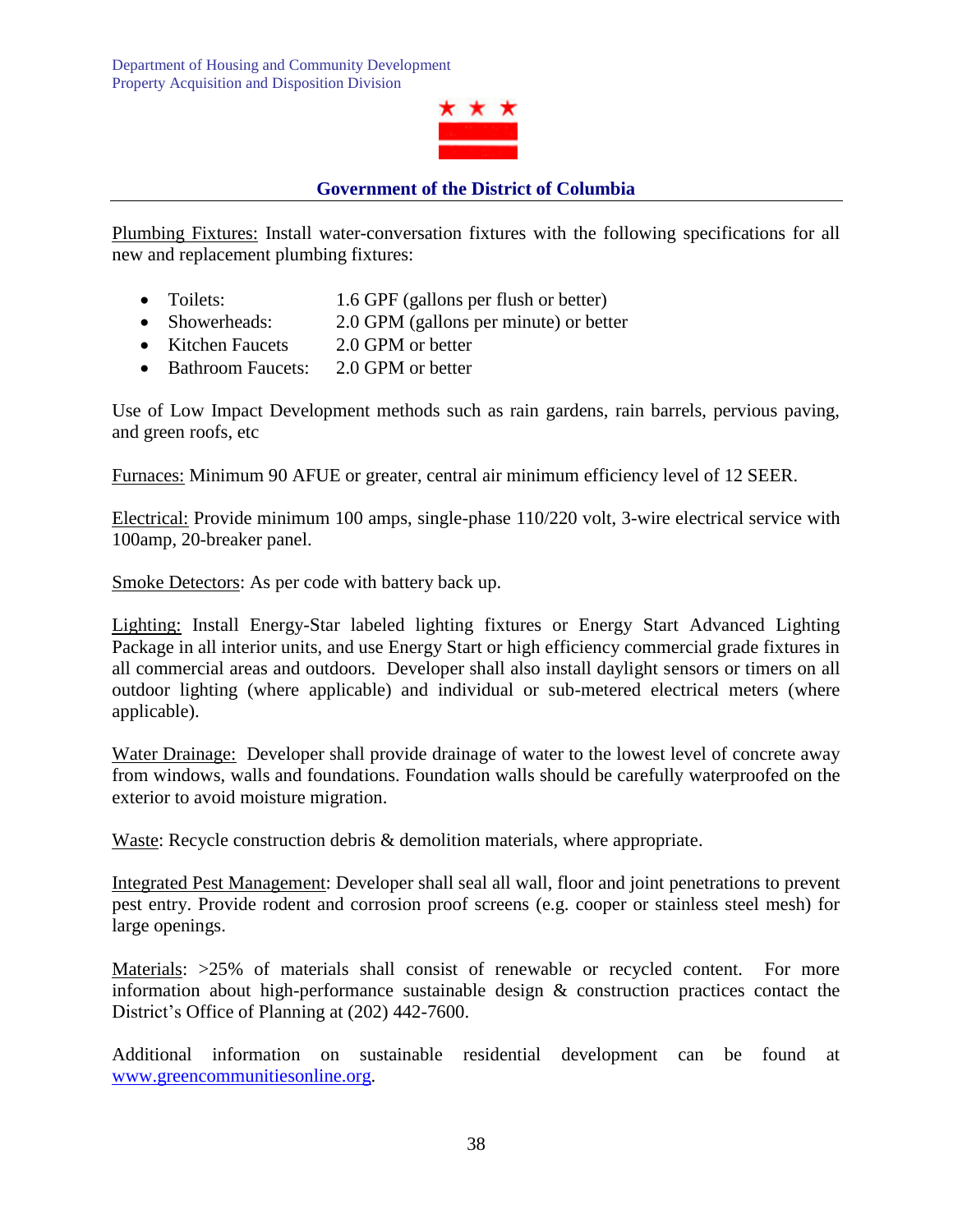

**Government of the District of Columbia**

# **Exhibit C**

# **SAMPLE CERTIFIED BUSINESS ENTERPRISE UTILIZATION AND PARTICIPATION AGREEMENT**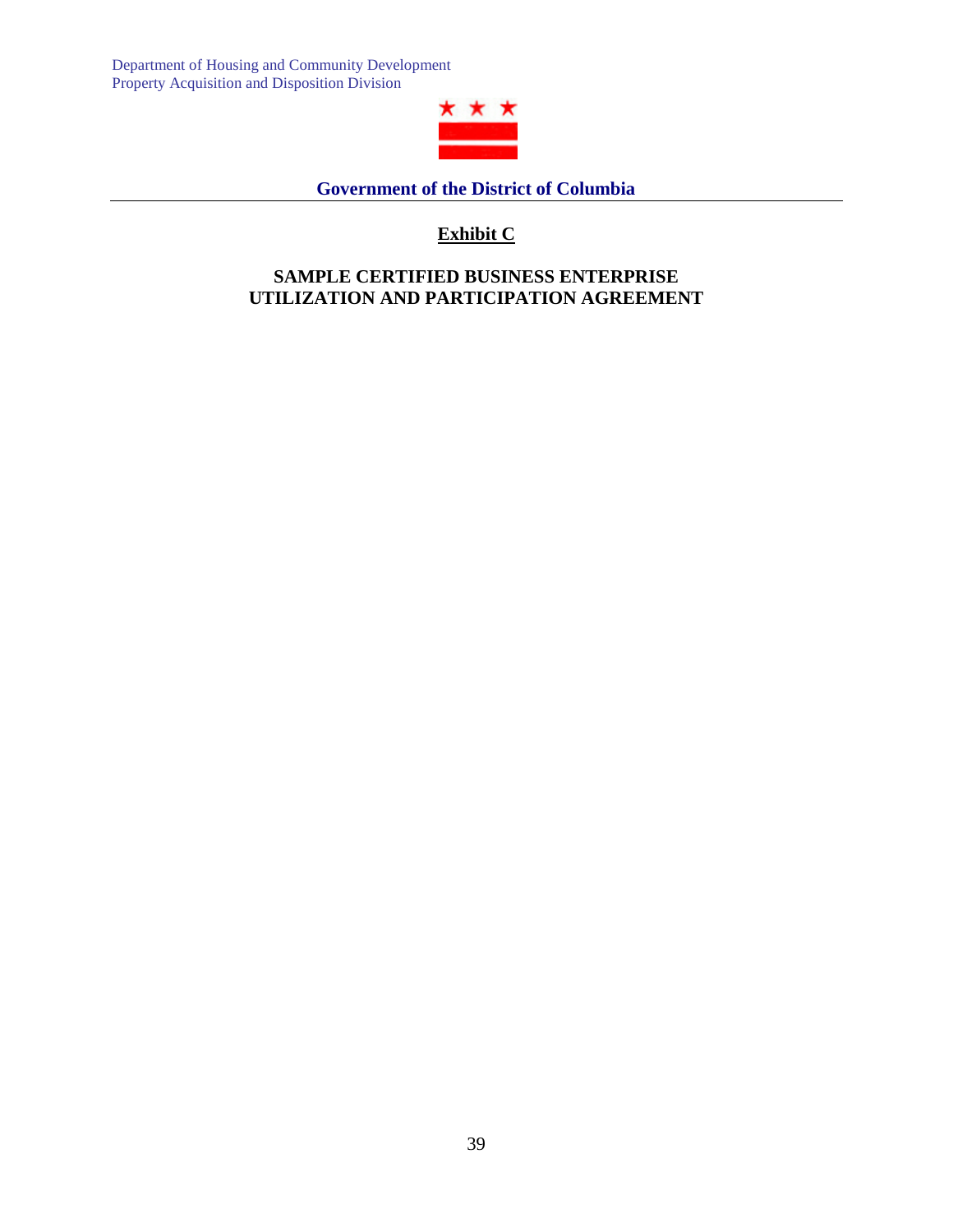

**Government of the District of Columbia**

# **Exhibit D**

**FIRST SOURCE EMPLOYMENT AGREEMENT**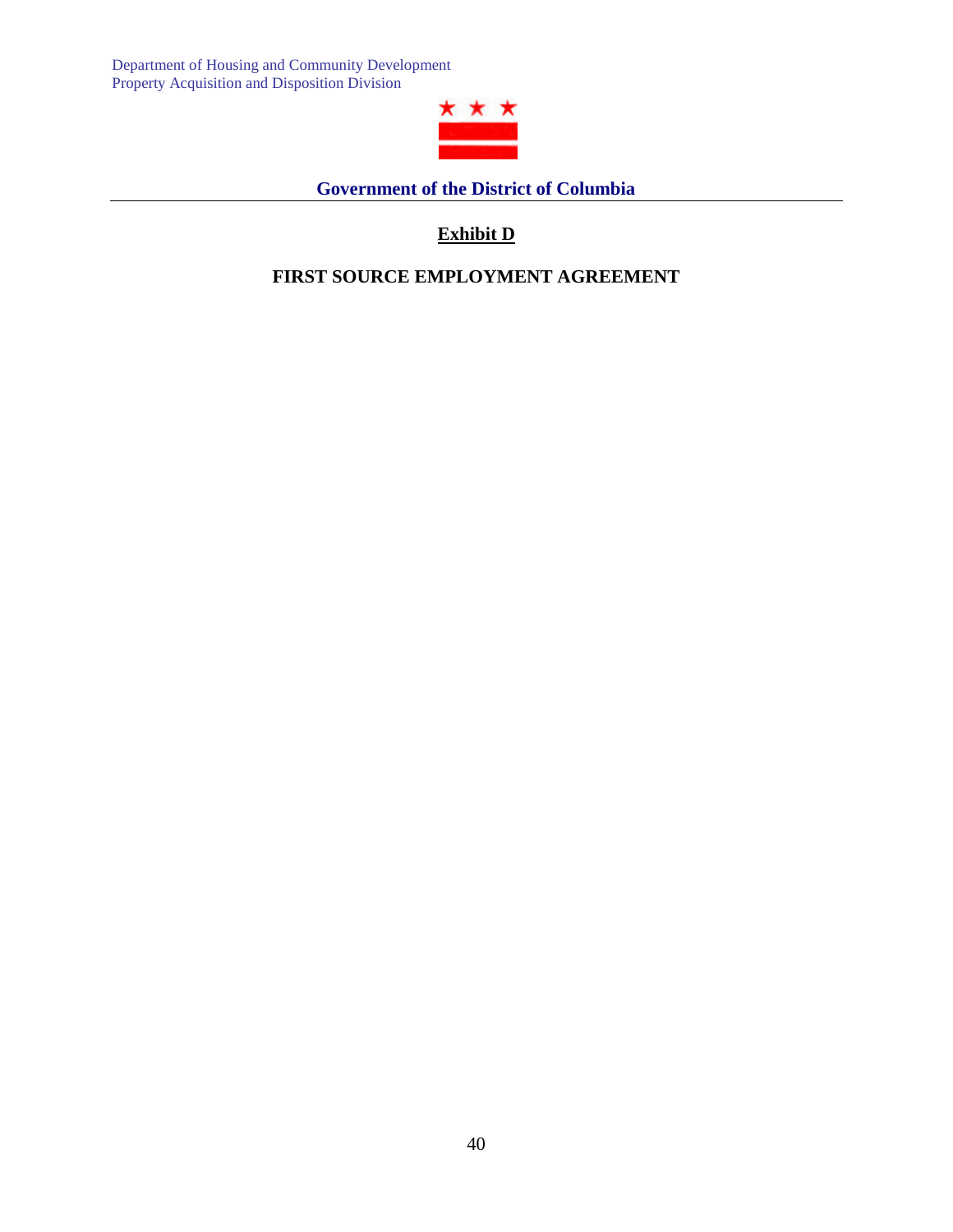

**Government of the District of Columbia**

# **Exhibit E**

**RIGHT OF ENTRY AGREEMENT**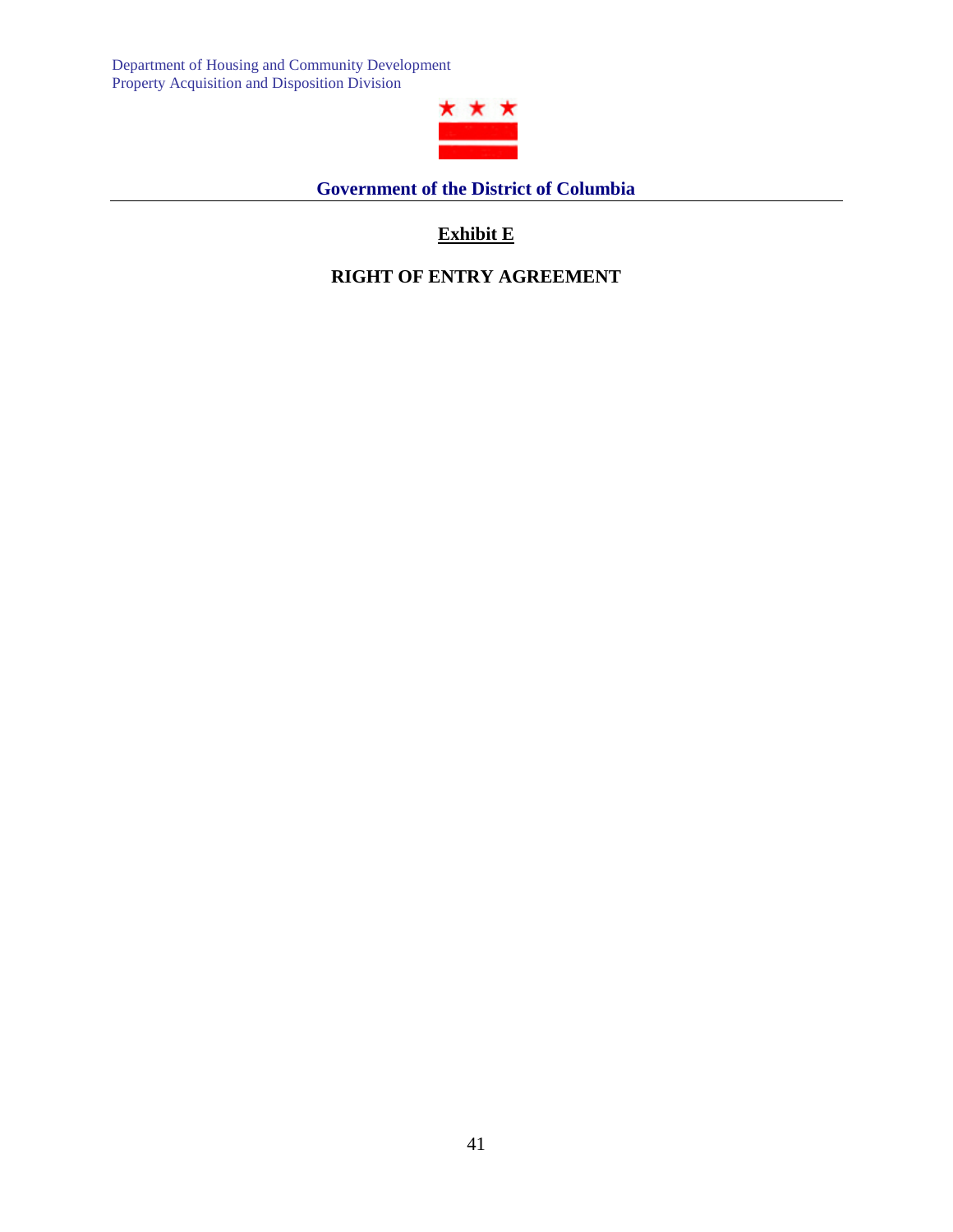

# **Exhibit F**

# **THE DEVELOPER'S KIT**

**The following exhibit includes a number of helpful forms to prepare an Offer that is responsive to this Solicitation.**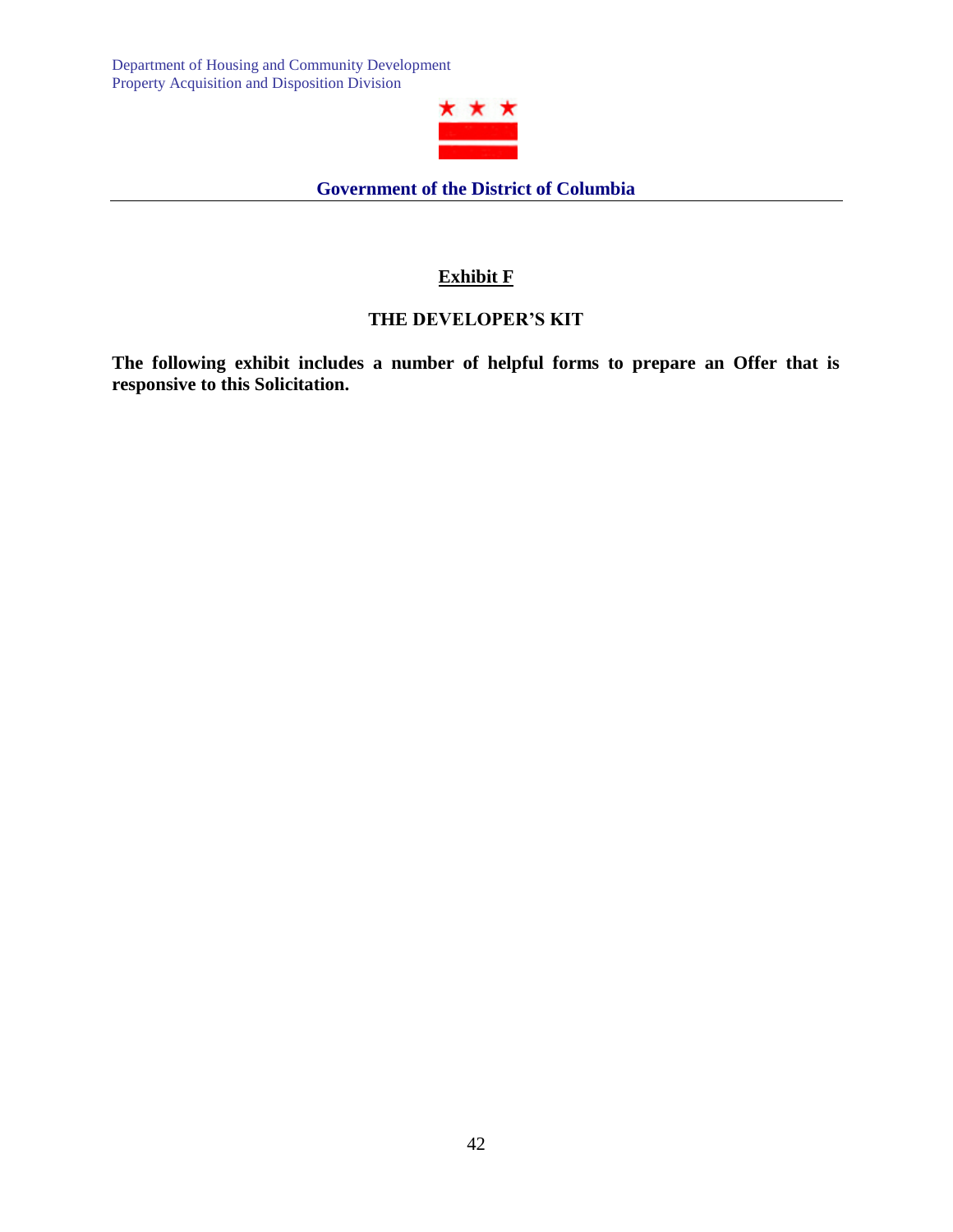

**Government of the District of Columbia**

# **Exhibit G**

**IMAGES OF THE DEVELOPMENT SITES**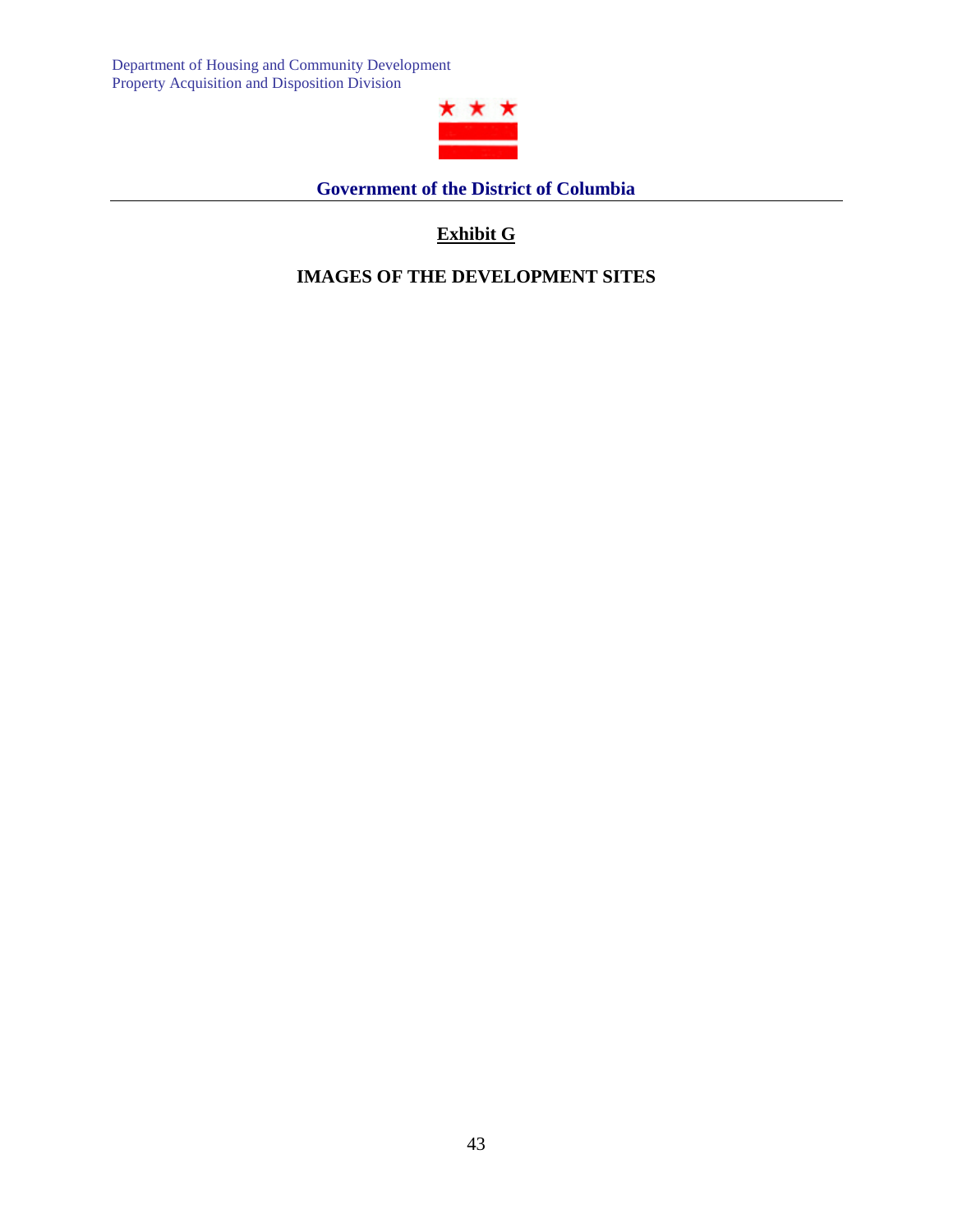

**Government of the District of Columbia**

# **Exhibit H**

# **INCLUSIONARY ZONING SCHEDULE**